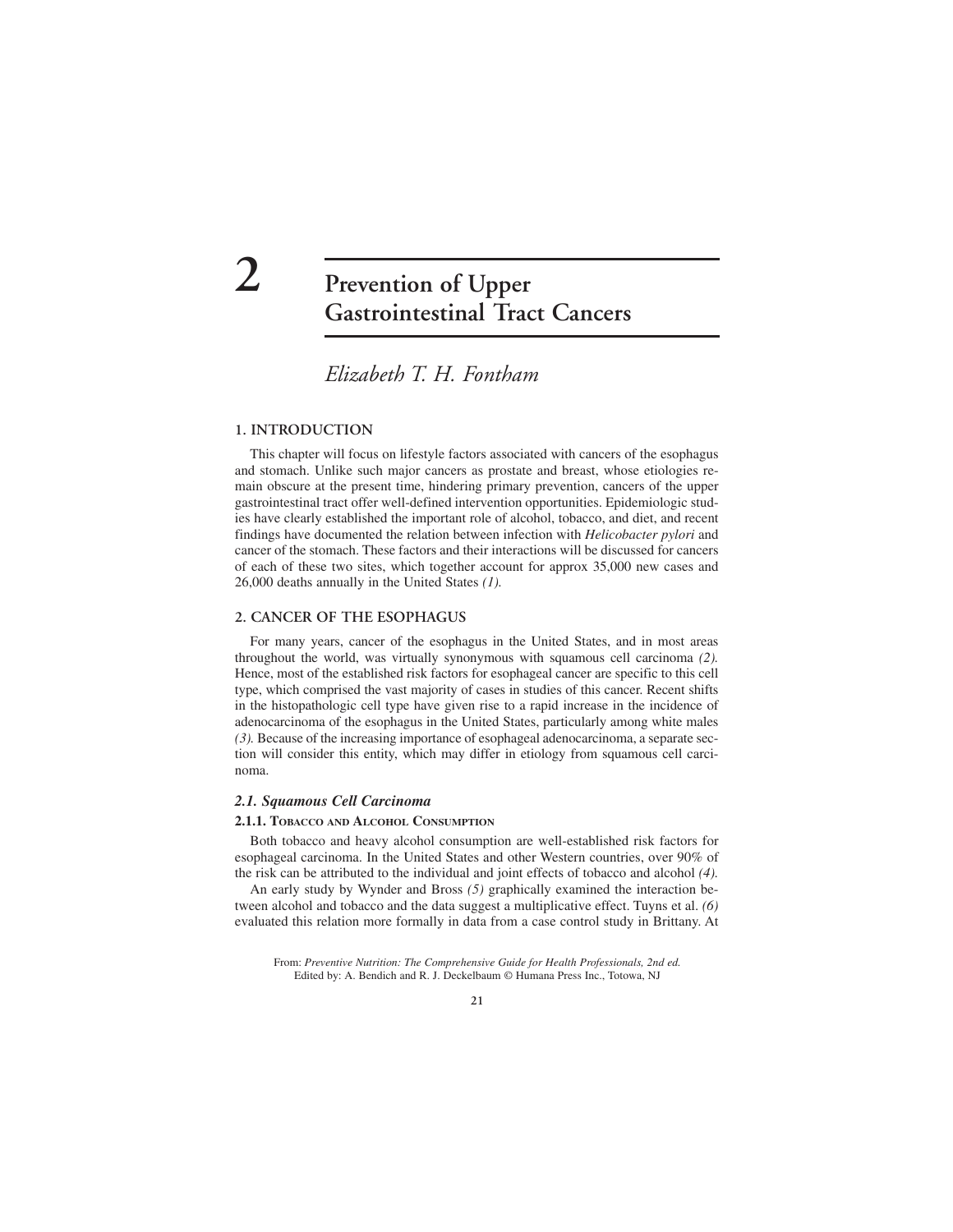the highest level of consumption of both alcohol  $(\geq 121 \text{ g}$  ethanol /d) and tobacco  $(\geq 30 \text{ g/d})$  the risk of esophageal cancer was 156 relative to non- or light consumers. The increased risk associated with alcohol consumption appears exponential whereas increased tobacco smoking appears to yield a more linear increase. Saracci *(7)* estimates that the excess risk because of the interaction of alcohol and tobacco is about 25-fold.

Data from a recent case-control study in Italy are presented in Table 1 *(8).* Study subjects included 271 male cases and 1754 male controls with acute illnesses unrelated to tobacco and alcohol consumption. Even with a reference category that included moderate alcohol consumption  $(< 35$  drinks/wk) by nonsmokers, the estimated relative risk (RR) of esophageal cancer among heavy smokers ( $\geq 25$  cigarettes/d,  $\geq 40$  yr) and very heavy drinkers ( $\geq 60$  drinks/wk) is 22. This report was updated in 1994 to include women *(9).* Among alcohol drinkers (any vs none), similar risks were observed for women and men, 3.0 and 4.7, respectively; however, male abstainers had a twofold increased risk while female nondrinkers had a reduced risk, 0.7, compared with light to moderate drinkers. This study of esophageal cancer fails to support the hypothesis posed by Blume *(10)* that women may be more susceptible to the effects of alcohol, at least for this particular cancer site.

Whether the increased risk of esophageal cancer attributed to alcohol use is a function of the dose of ethanol or whether the type of alcoholic beverage and its other constituents play a role has also been examined, most recently in a Japanese study by Hanaoka et al. *(11).* Their findings confirm those of others that indicate the amount of alcohol consumed, rather than any particular type, is the primary determinant of risk.

#### **2.1.2. THERMAL IRRITATION**

Thermal injury as a result of drinking very hot liquids has been suggested to increase risk of esophageal cancer by increasing susceptibility to other carcinogenic exposures *(12,13).* This hypothesis has some support in both ecologic and analytic studies. Persons living in regions of the world with high rates of esophageal cancer, such as northern Iran and Siberia, are reported to drink excessively hot tea *(14,15).*

Martinez (16) found that more cases than controls reported drinking hot, rather than warm or cold, coffee in Puerto Rico. Both Segi *(17)* and Hirayama *(18)* found an increased risk of esophageal cancer in persons consuming hot tea gruel. In Latin America, several studies have examined the role of maté drinking. DeStefani et al. found a strong association between hot maté consumption and risk of esophageal cancer in Uruguay *(19).* An earlier case-control study in Brazil found no such association *(20).* In 1994, Castelletto et al. examined the role of maté in an Argentinean case-control study *(21).* They found alcohol, tobacco, and barbecued meat, but not hot maté, to be the primary risks factors.

A study of chronic esophagitis, a precursor lesion for esophageal cancer, in a highrisk region in China lends support to an etiologic role of thermal injury *(22).* A greater than fourfold excess of mild and moderate esophagitis was found in young persons 15–26 yr of age consuming burning hot beverages (odds ratio [OR] 4.39, confidence interval [CI] 95% 1.72–11.3). This study design minimizes recall/response bias because case-control status is not known at the time of interview, and suggests that this factor may be important at a relatively early stage in the development of this cancer.

#### **2.1.3. NUTRITION**

**2.1.3.1. Dietary Studies.** Fruits and fresh vegetables are consistently associated in studies throughout the world with decreased of esophageal cancer, even after control-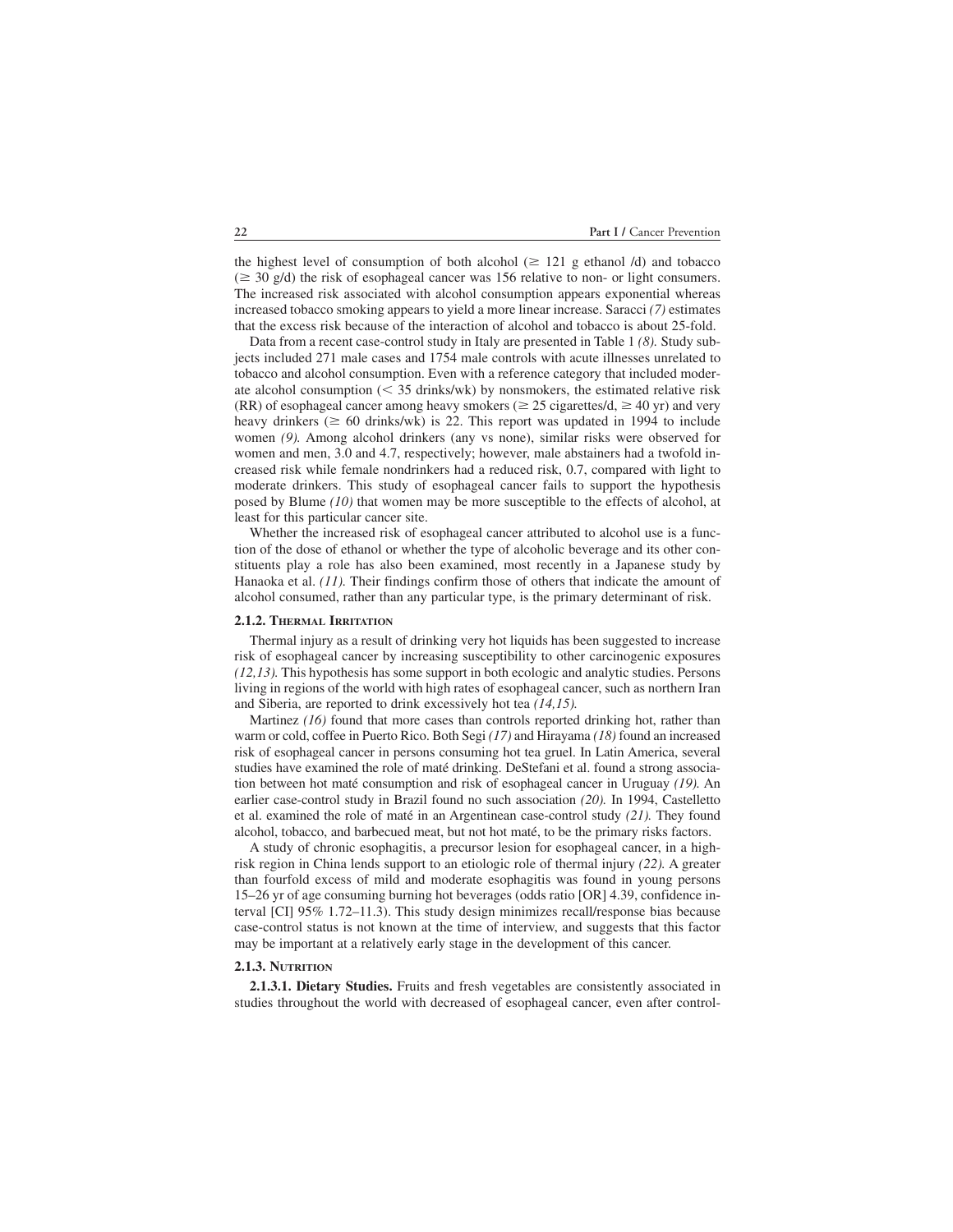| Adjusted Odds Ratios <sup>a</sup> for Cancer of the Esophagus<br>by Alcohol and Tobacco Consumption <sup>b</sup> |                           |           |           |  |  |
|------------------------------------------------------------------------------------------------------------------|---------------------------|-----------|-----------|--|--|
|                                                                                                                  | Alcohol (drinks per week) |           |           |  |  |
| <i>Smoking status</i>                                                                                            | < 35                      | $35 - 59$ | $\geq 60$ |  |  |
| Nonsmoker                                                                                                        | 1.0 <sup>c</sup>          | 2.2       | 2.6       |  |  |
| Light                                                                                                            | 2.1                       | 4.4       | 5.5       |  |  |
| Moderate                                                                                                         | 4.4                       | 9.7       | 11.4      |  |  |
| Heavy                                                                                                            | 8.4                       | 18.5      | 21.8      |  |  |

**Table 1**

*<sup>a</sup>* Adjusted for age, residence, education, and profession.

*<sup>b</sup>* Adapted from Barón et al. *(8). <sup>c</sup>* Reference category.

ling for tobacco and alcohol use. Deficiencies of vitamin C, one of several micronutrients contained in fruits and vegetables, have been reported in several areas of the world with exceptionally high rates of esophageal cancer. These include northern Iran *(14),* Linxian County, China *(23),* and northern and eastern Siberia *(15),* among others. Other dietary deficiencies are also strongly associated with esophageal cancer risk; these include iron, riboflavin, niacin, molybdenium, zinc, and other trace elements *(24).*

The 1961 report by Wynder and Bross noted significantly lower consumption levels of green and yellow vegetables among male cases compared to controls, and a nonsignificantly lower consumption level of fruit (5). Potatoes (RR =  $0.4$ ,  $p < 0.05$ ) and bananas (RR  $= 0.3$ ,  $p < 0.01$ ) were determined to be protective in a case-control study in Singapore (25). Frequent consumption of 16 different fruits and vegetables was associated with decreased risk of esophageal cancer in Iran *(26).* Relative risks for high vs low consumption levels ranged from 0.4–0.9 and findings for 10 of the 16 foods were significantly protective.

A significant inverse trend ( $p < 0.001$ ) was reported between monthly vitamin C consumption and esophageal cancer in white males in New York state *(27).* A weaker but significant inverse association was observed for vitamin A intake ( $p = 0.03$ ). A fivefold reduction in risk in the highest tertile of fruit and vegetable consumption  $($  > 81 times/mo) was also found. A more recent report from New York found no association with vitamin C derived from vegetables *(28).* However, in this study only 24% of the eligible cases were included and they may not be representative of the total series of cases.

Ziegler et al. *(29)* found significant inverse associations between relative risk of esophageal cancer and five indicators of general nutritional status, including total fruit and vegetable consumption ( $RR = 0.5$ , *p*-trend  $\leq 0.05$ ). This case-control study focused on high-risk black males in Washington, DC. An index of vitamin C intake yielded an estimated relative risk of  $0.55$  ( $p$ -trend  $< 0.05$ ) for the highest tertile of consumption. The only other micronutrient significantly inversely associated with risk was riboflavin.

Two case-control studies conducted in the high-risk region of Calvados, France, found a protective effect of vitamin C on esophageal cancer risk *(30,31).* Approximately threefold significant reductions in risk were observed at the highest level of intake of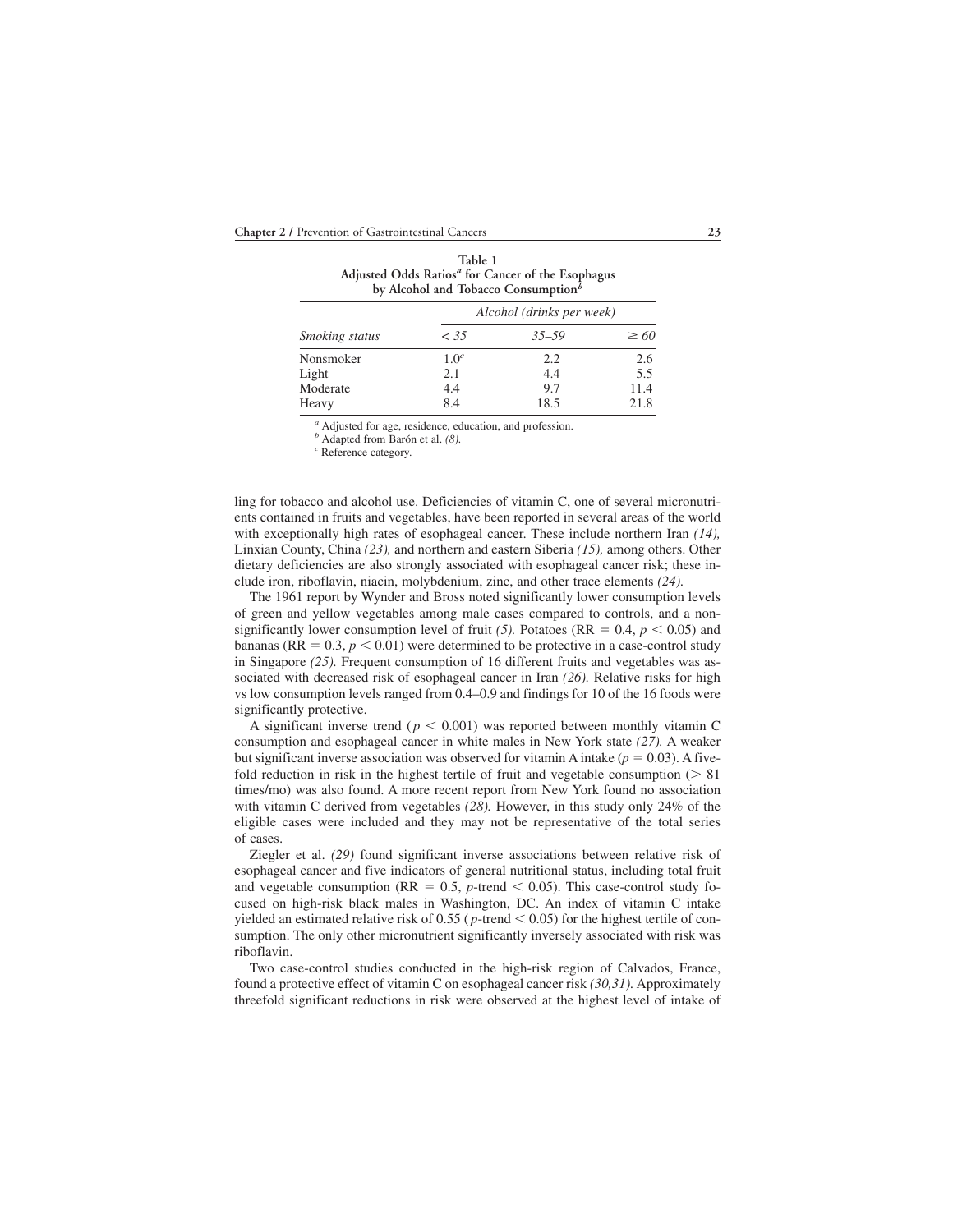citrus fruits and of dietary vitamin C. Similarly, DeCarli et al. *(32)* reported a relative risk of 0.3 (0.1–0.6) for high-level fruit consumption and nonsignificant reductions in risk for high-level vegetable intake. In India, Notani and Jayant *(33)* found a more modest reduction from high-level fruit intake ( $RR = 0.8, 0.5-1.3$ ), but a significant risk reduction among daily consumers of vegetables  $(RR = 0.4, 0.2{\text -}0.7)$ .

Two 1988 reports support the findings of others indicative of protection from high intake of dietary vitamin C and fresh fruits *(34,35).* Brown et al. *(34)* found a significant halving in risk in the highest tertile of consumption of citrus, fruit, all fruits combined, and dietary vitamin C ( $p < 0.05$ ). A relative risk of 0.4 (0.2–0.8) for high-level consumption of raw vegetables and fresh fruit was found in the California study of Yu et al. *(35).* Li et al. *(36)* found no reduction in esophageal cancer risk associated with fruit consumption in a high-risk region of China, but a homogeneously low level of intake of fruit in this population makes it a poor one in which to evaluate the association *(37).* Strong protective effects ( $p$ -trend  $< 0.001$ ) associated with consumption of citrus fruits and other fruits were reported by Cheng et al. *(38)* who conducted a large case-control study in Hong Kong. The proportion of esophageal cancer cases attributable to low-consumption levels of citrus fruits in this population was estimated to be 26%. A retrospective cohort study of esophageal cancer in Linxian, China, reported a significant reduction in risk associated with regular consumption of fresh vegetables,  $RR = 0.66 (0.44 - 0.99) (39)$ .

A large Italian study of esophageal cancer in lifelong nonsmokers afforded the opportunity to evaluate other risk factors in the absence of residual confounding by tobacco use *(40).* Although the major risk factor was not unexpectedly alcohol, green vegetables and fresh fruit were associated with significantly reduced relative risks of 0.6 and  $0.3$ , respectively. Similar reductions in risk were associated with  $\beta$ -carotene intake. The estimated relative risk for the combination of high alcohol and low  $\beta$ -carotene was 8.6, with an attributable risk of approx 45%.

Several dietary factors in addition to fruits and vegetables and their constituent micronutrients have been proposed as candidate protective factors, although the epidemiologic evidence to date is considerably more limited. One such factor is green tea, *Camellia sinensis.* Experimental studies have demonstrated antimutagenic and anticarcinogenic effects, especially in the esophagus *(41–44).* Findings in a recent population based case control study in China provide some support to this hypothesis *(45).* After adjustment for confounders including tobacco and alcohol, a significant halving of risk was observed in women drinking green tea ( $OR = 0.50$ , CI 95%: 0.30–0.83) and an inverse a dose response was observed. The findings in men were not statistically significant; however, a significant protective effect was observed in both men and women who did not smoke or drink alcohol. Since green tea, as well as other drinks, can be consumed at hot temperatures and since excessively hot fluids have been associated with increased risk of this cancer, the relation between drinking burning-hot fluids was also evaluated. The protective effect of green tea was limited to tea taken at normal temperatures.

Ginseng, which may be taken as a tea, powder, or as a slice of the root, has also been proposed as a potential anticarcinogen. Unlike the polyphenols in green tea, no specific component or mechanism has been elaborated *(46,47).* Yun and Choi *(48)* reported a case-control study in Korea where ginseng is commonly used. The relative risk of esophageal cancer associated with ginseng intake was 0.20 (CI 95%: 0.09–0.38) after adjustment for tobacco, alcohol, and other confounders. This large reduction in risk was observed in both smokers and nonsmokers. Additional studies are obviously necessary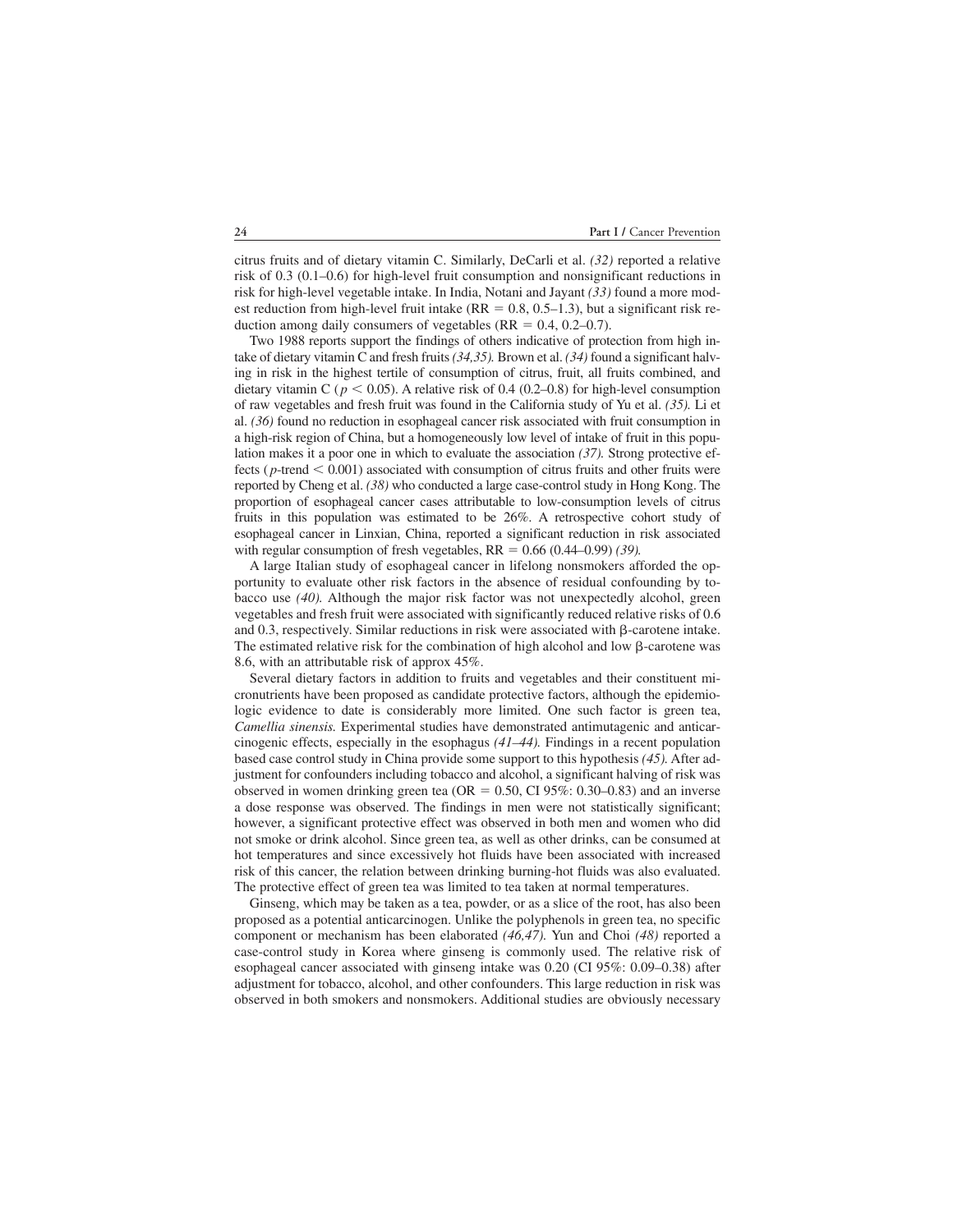to confirm this preliminary finding.

**2.1.3.2. Biochemical Studies.** A number of studies have examined biochemical nutritional indicators in blood or tissue, with particular focus on antioxidants. Chen et al. *(49)* collected blood specimens from a sample of the population in 65 different countries in China and correlated the concentration of over 10 different antioxidants with county-specific mortality rates for several cancers, including esophageal. A highly significant inverse relation was found between esophageal cancer rates and both plasma ascorbic acid and selenium in men and selenium in women. Another study in a high-risk region of China found low levels of zinc *(50).* A recent population-based case-control study conducted in Washington state *(51)* found no significant difference in nail zinc concentrations in esophageal cancer cases and controls, but a large and significant reduction in risk associated with dietary intake of zinc from foods and supplements: OR of 0.5 and 0.1 for the middle and upper tertile of consumption, respectively, trend  $p < 0.001$ . Other elements in nail tissue associated with esophageal cancer were iron (OR  $= 2.9$  high vs low levels), calcium (OR  $= 2.6$ ) and cobalt (OR  $= 1.9$ ). Although this study suggests a number of differences in mineral levels of cases and controls reflecting differences in intake, metabolism or both, additional investigation is warranted to determine which, if any, of these findings is etiologically meaningful.

**2.1.3.3. Chemoprevention Studies.** Chemoprevention as defined by Sporn and Newton *(52)* is prevention of cancer with pharmacological agents used to inhibit or reverse the process of carcinogenesis. In this relatively new field, which has grown in acceptance in the 1980s and 1990s, esophageal cancer is one of the few cancer sites for which results from completed trials are available.

Muñoz et al. *(53)* reported findings from the first short-term intervention trial in 1985. A total of 610 subjects ages 35–64 in the high-risk region of Huixian, China, were randomized to receive 15 mg (50,000 IU) retinol, 200 mg riboflavin, and 50 mg zinc or placebo once per week for 13.5 mo. Five hundred sixty-seven participants completed the trial and underwent endoscopy for histological diagnosis of premalignant lesions of the esophagus (esophagitis, atrophy, dysplasia). The combined treatment had no effect on the prevalence of precancerous lesions of the esophagus. It should be noted, however, that the dose was relatively small and the intervention period short. Micronuclei in exfoliated cells of buccal and esophageal mucosa were evaluated in 170 study subjects from this same trial as an indicator of chromosomal damage *(54).* No reduction in micronuclei was found in subjects after treatment, but a significant reduction in the percentage of micronucleated cells was observed in treated subjects (0.19%) compared to the placebo group  $(0.31\%)$ ,  $p = 0.04$ . In a third report from this same trial, Wahrendorf et al. *(55)* reanalyzed data by blood levels of retinol, riboflavin, and zinc at the beginning and end of the trial because improvement in blood retinol and zinc levels had been observed in the placebo group as well as the actively treated group. Individuals who had large increases in retinol, riboflavin, and zinc blood levels were more likely to have a histologically normal esophagus at the end of the trial regardless of treatment group.

Two large intervention studies conducted in the high-risk population of Linxian, China, were recently reported *(56,57).* A 6-yr randomized trial of daily vitamin/mineral supplementation vs placebo found no significant reductions in cancer incidence or mortality among adults with preexisting precancerous lesions of the esophagus *(56).* The larger trial in this same area included 29,584 subjects from the general population randomly allocated to combinations of retinol and zinc, riboflavin and niacin, vitamin C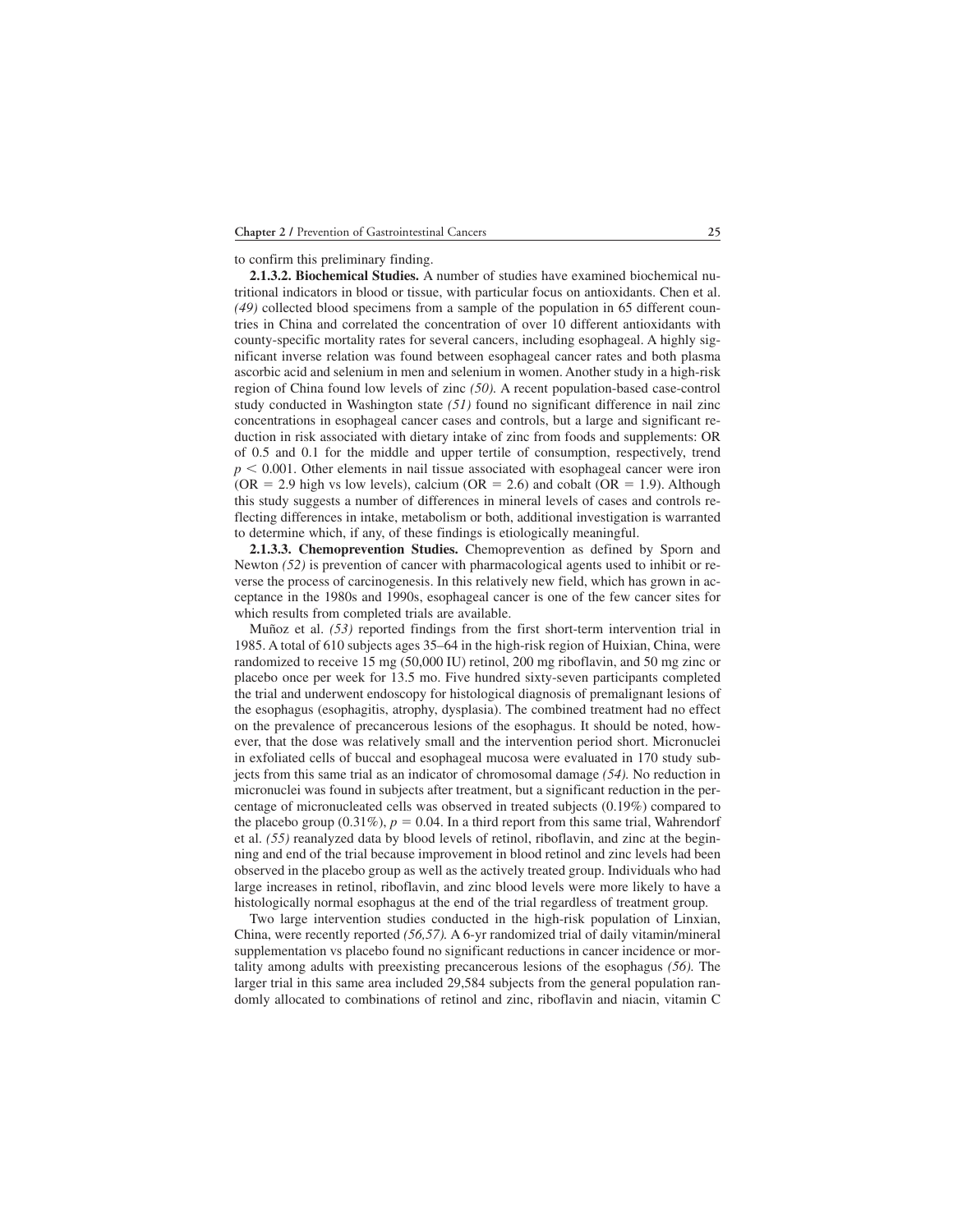and molybdenum, and/or  $\beta$ -carotene, vitamin E and selenium in doses of one to two times US Recommended Daily Allowances. Significantly reduced total mortality (RR  $= 0.91, 0.84$ –0.99) and stomach cancer mortality (RR  $= 0.79, 0.64$ –0.99) were observed in those taking  $\beta$ -carotene, vitamin E, and selenium. No significant effects on mortality or cancer incidence, including esophageal cancer, were observed for any of the other vitamin/mineral combinations.

Wang et al. *(58)* evaluated whether any of the vitamin/mineral supplement combinations affected the prevalence of clinically silent precancerous lesions and early invasive cancers of the esophagus and stomach as determined by endoscopy and biopsy in this same trial. No significant reductions in risk of dysplasia or cancer were observed for any of the supplements, although retinol and zinc were suggestively associated with a lower risk of gastric cancer,  $OR = 0.38$ ,  $p = 0.09$ . Similarly, Dawsey et al. *(59)* evaluated the effect of the single vitamin/mineral supplement used in the trial of persons with esophageal dysplasia to see if treatment reduced the prevalence of histological dysplasia or early cancer of the esophagus or gastric cardia. Modest, nonsignificant risk reductions were observed compared to placebo,  $(OR = 0.86, 0.54-1.38)$ . The authors conclude that longer interventions with larger number of subjects are required to adequately evaluate the effectiveness of micronutrient supplementation in this high-risk population. In subjects from this same trial, Rao et al. *(60)* evaluated whether epithelial proliferation, an early step in carcinogenesis was reduced by treatment after 30 mo of intervention. The results were similarly inconclusive.

#### *2.2. Adenocarcinoma*

#### **2.2.1. BARRETT'S ESOPHAGUS AND MEDICATIONS**

Barrett's esophagus is characterized by the replacement of the lower esophagus, which is normally stratified squamous epithelium, by metaplastic columnar epithelium *(61).* This condition, attributed to chronic esophageal reflux, is believed to be premalignant lesion for esophageal adenocarcinoma *(62).*

Barrett's esophagus displays a similar age, race, and gender distribution as does esophageal adenocarcinoma: it is most common in white males over age 40 *(3,63).* The reported incidence of esophageal adenocarcinoma in patients with Barrett's is from 30 to over 100 times greater than the rate observed in the general population *(63–66).*

There also appears to be a familial form of this disease, inherited as an autosomal dominant trait *(67–69).* Two recent reports of families with the inherited form of Barrett's provide additional support for Barrett's as a precursor lesion *(67,69).*

A related hypothesis has proposed that the use of medications that relax the esophageal sphincter, and thereby promote reflux, may increase risk of adenocarcinomas of the esophagus and gastric cardia  $(70)$ . Histamine  $H_2$  receptor antagonists used routinely for treatment of peptic ulcer and gastroesophageal reflux disease have also been proposed as an etiologic factor *(71).* In a 1995 report, Chow et al. *(72)* examined the relation between reflux disease and its treatment to risk of adenocarcinomas of the esophagus and gastric cardia. Significant increased risks of adenocarcinoma were associated with esophageal reflux (OR = 2.1, 1.2–3.6); hiatal hernia (OR = 3.8, 1.9–7.6); and esophagitis/esophageal ulcer (5.0, 1.5–16.4). Although a fourfold increased risk was associated with four or more prescriptions for  $H<sub>2</sub>$  antagonists, the odds ratio was reduced to 1.5 (0.4–5.4), after adjusting for predisposing conditions. The relation with use of anticholinergics adjusted for number of conditions was actually inverse: risk de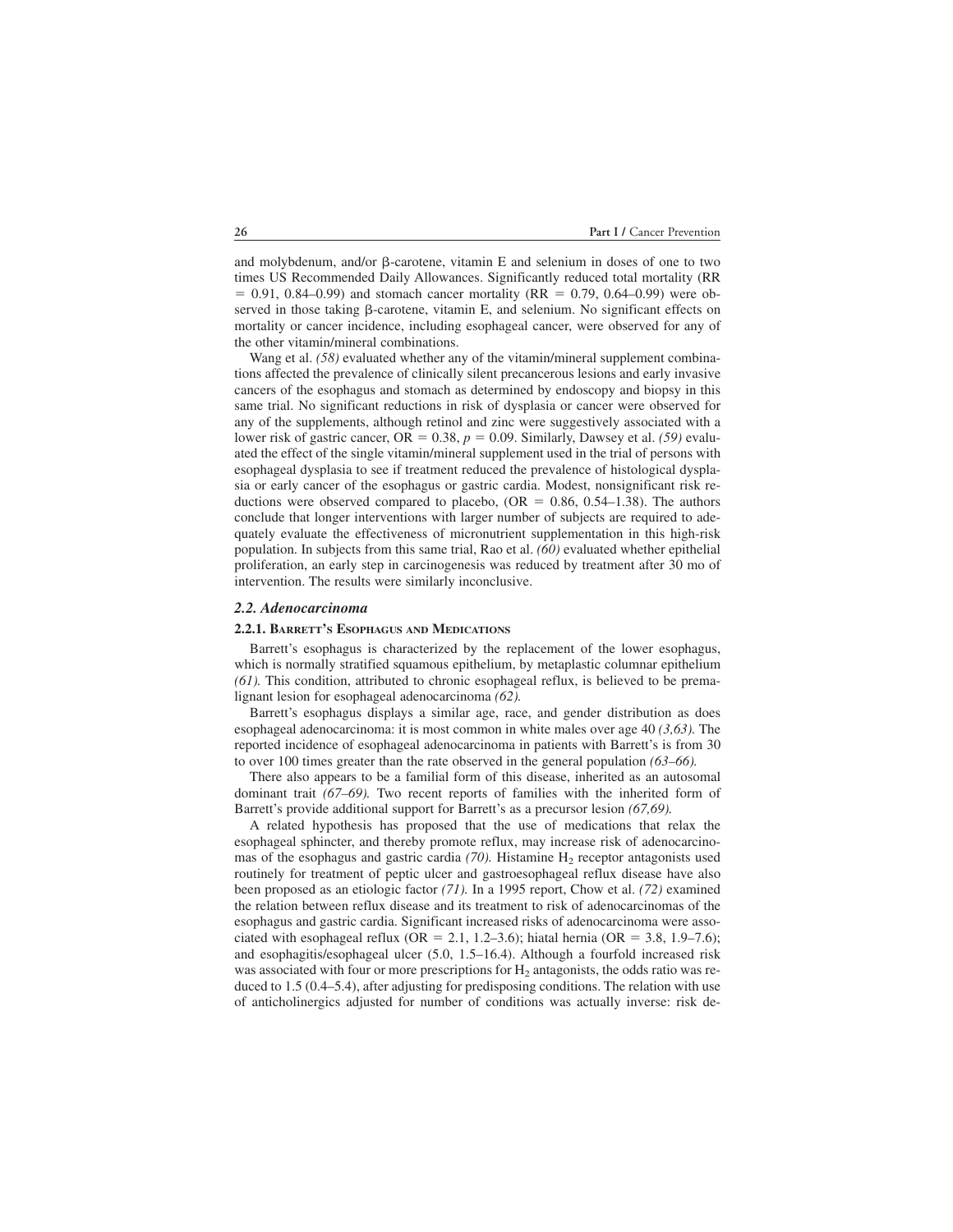creased with increasing number of prescriptions ( $p$ -trend  $= 0.08$ ). The study findings support the elevated risk of adenocarcinoma conferred by reflux disease, but indicate that the mechanism is not strongly related to treatment of reflux. An interesting, but as yet unconfirmed, new finding indicates an increased risk of esophageal adenocarcinoma among long-term users of theophylline-containing drugs *(73).* The significance of this finding is linked to the rising incidence of asthma and increasing use of asthma medications in the general population and its association with reflux disease.

#### **2.2.2. TOBACCO AND ALCOHOL**

Two population-based studies of cancers of the esophagus and gastric cardia conducted in western Washington state 1983–1990 were analyzed to evaluate risk factors for adenocarcinoma compared to squamous cell *(74).* Use of alcohol and cigarettes were significantly associated with increased risk of both histologic types, but the odds ratios were markedly higher for squamous cell carcinoma. For current smokers of 80+ packyr compared to nonsmokers, the odds ratios were 16.9 (4.1–6.91) for squamous cell carcinoma and 3.4 (1.4–8.0) for adenocarcinoma. Similarly, for persons who reported drinking 21 or more drinks/wk compared to  $\langle 7/wk \rangle$ , the respective odds ratios were 9.5 (4.1–22.3) and 1.8 (1.1–3.1). Population attributable risk estimates found that cigarette smoking and alcohol together accounted for 87% of the squamous cell carcinomas, while for adenocarcinoma the estimate for cigarettes was 34% and 10% for alcohol consumption of seven or more drinks/wk.

Estimates of esophageal adenocarcinoma risk for alcohol and tobacco use by Kabat et al.  $(75)$  were similar: current smokers, 2.3  $(1.4–3.9)$ ;  $4+$  oz of whiskey-equivalents per week, 1.9 (1.3–4.3). Brown et al. *(76)* also report that tobacco and alcohol are likely etiologic factors, but conferring lower magnitude risk than that associated with squamous cell cancers. The odds ratios at the highest level of smoking ( $\geq 40$  cigarettes/d) and drinking ( $\geq$  29 drinks/wk) were 2.6 (*p*-trend  $\leq$  0.01) and 2.8 (*p*-trend  $\leq$  0.05), respectively. Their study included white men from Atlanta, Detroit, and New Jersey. Significantly increased risks were also found associated with history of ulcer, especially duodenal, and with low social class. The authors note that alcohol and tobacco use, although associated with esophageal adenocarcinoma, does not explain the rapid increase in these tumors.

In 1997, a multicenter study of esophageal and gastric cancers reported an increased risk of squamous cell carcinoma and adenocarcinoma of the esophagus and adenocarcinomas of all sites in the stomach among smokers *(77).* Current smokers had a two- to threefold increased risk of adenocarcinomas of the esophagus and gastric cardia compared to a fivefold increased risk of squamous cell carcinoma of the esophagus. Although risk of these squamous cell tumors declined with duration of smoking cessation, risks of esophageal and cardia adenocarcinomas remained significantly elevated for more than 30 yr after cessation. This long lag suggests that the effect of tobacco on these tumors may be on tumor initiation.

#### **2.2.3. OBESITY AND DIET**

Two 1995 reports have linked obesity to adenocarcinoma of the esophagus *(74,76).* A threefold increased risk ( $p < 0.01$ ) was observed at the highest level of body mass index ( $> 26.6$  kg/m<sup>2</sup>) compared to the lowest in white men (76). No significant associations were found for dietary fat, total calories, meals eaten per day, or consumption of coffee and tea. A protective effect of high intake of raw fruit ( $OR = 0.4$ ,  $p < 0.05$ ) and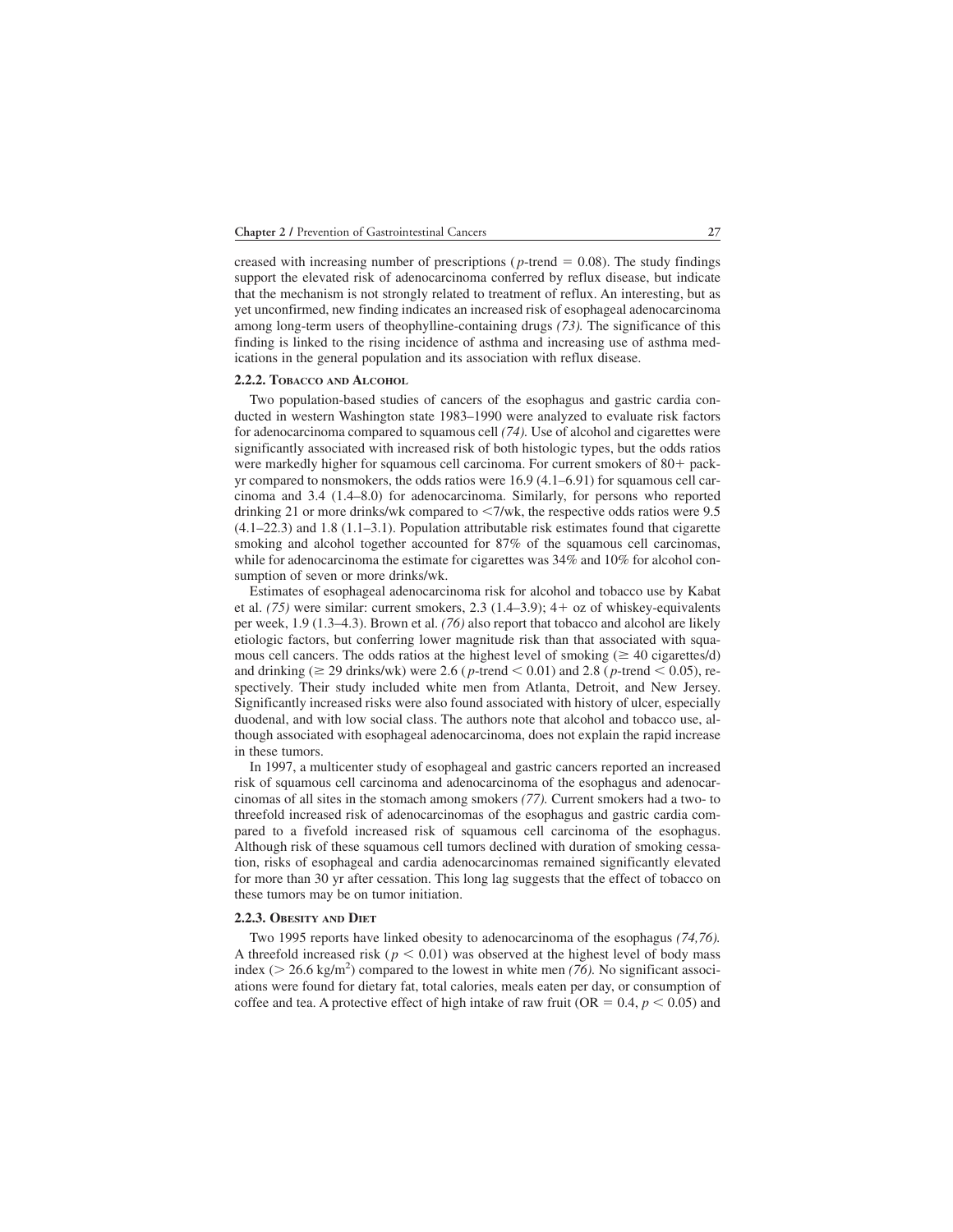vegetables (OR  $= 0.4$ ,  $p < 0.05$ ) was observed. Vaughan et al. (74) report divergent associations for squamous cell and adenocarcinoma with body mass index. A significantly increased risk of adenocarcinoma was found at the highest decile of body mass index ( $OR = 1.9, 1.1-3.2$ ), whereas body mass was inversely associated with squamous cell carcinoma. The population-attributable risk for body mass index above the 50th percentile was 18% for adenocarcinoma. These observations are consistent with esophageal reflux associated with obesity. These reports were confirmed in a large multicenter population-based case-control study *(78)* in which obesity measured by body mass index was found to be a strong risk factor for esophageal adenocarcinoma and a moderate risk factor for adenocarcinoma of the gastric cardia. The authors suggest that the increasing rates of adenocarcinomas of the esophagus and cardia may be explained in part by increasing prevalence of obesity in the United States population.

#### **3. CANCER OF THE STOMACH**

A steady decline in gastric cancer has been apparent in many countries for the past several decades. The declining rates were first noted in the United States as early as 1930 *(79)* and have persisted throughout this century *(1).* Survival rates have not appreciably changed *(1,80)* therefore, the decline in deaths cannot be attributed to better treatment and prolonged survival, but to actual declines in incidence that are now well documented *(81).* This decline, believed to reflect changes in environmental factors, has been referred to as an "unplanned triumph" since the shifts did not result from active medical or public health intervention and are believed to result from large shifts in food processing and consumption *(82).* It should be noted that the increase in esophageal adenocarcinoma documented in the previous section does include an increase in adenocarcinomas of the gastroesophageal junction and gastric cardia.

#### *3.1. Histologic Types*

Adenocarcinomas account for more than 97% of gastric cancers, and studies of etiology are generally limited to this histologic type *(83).* Building on an earlier observation that gastric carcinomas were often accompanied by features found in intestinal epithelium *(84),* Laurén *(85)* proposed a classification of adenocarcinomas into two subtypes, "intestinal" and "diffuse." Many, but not all tumors, can be thus classified because some tumors contain characteristics of both types and others neither. Diffuse carcinomas, sometimes referred to as "endemic," tend to occur with similar frequency throughout the world, whereas the distribution of intestinal or "epidemic" type tends to parallel the distribution of overall gastric cancer rates, i.e. this type is relatively more common in areas with high rates and lower where gastric cancer are low *(86).*

#### *3.2. Risk Factors*

#### **3.2.1.** *HELICOBACTER PYLORI*

Spiral-shaped bacteria in contact with gastric mucosa were first reported about 100 yr ago by Pel *(87)* and ignored for the next 90 yr. In 1983, Marshall *(88)* and Warren *(89)* reported isolating these bacteria in cultures of biopsies taken from patients with gastritis and peptic ulcers undergoing endoscopy. By 1994, the International Agency for Research on Cancer, World Health Organization, had determined that infection with *H. pylori* is carcinogenic to humans, and declared it a Group 1 carcinogen based on the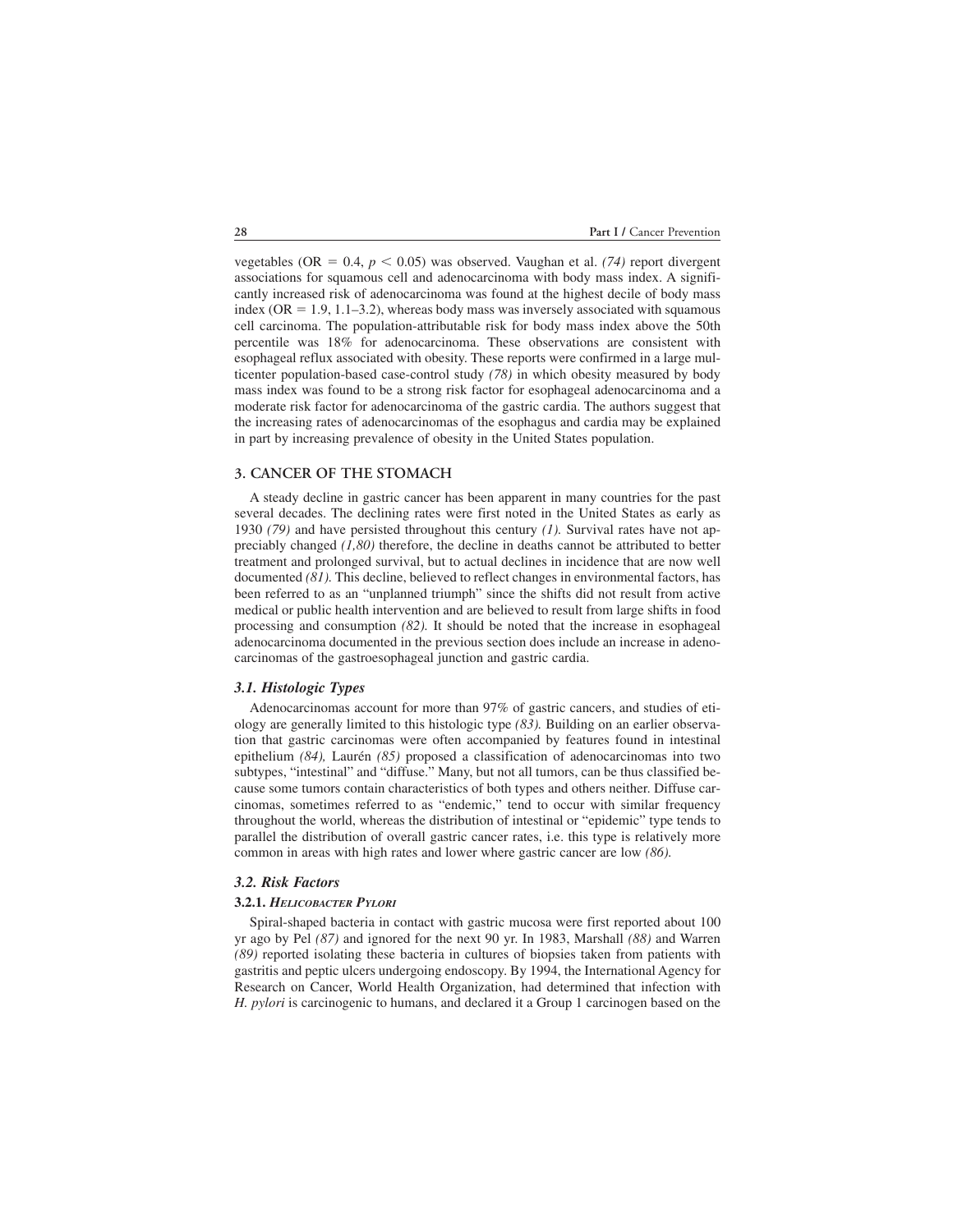large body of research developed during the 11-yr period *(90).*

*H. pylori* infection is one of the most prevalent infections worldwide, with a range of 20–40% in developed countries and as high as 70–90% in some developing countries *(91,92).* Prevalence increases with age and no difference in seroprevalence has been found between males and females *(93).* Socioeconomic status including poor housing conditions, large family size, and low education attainment, is a predictor of prevalence of infection as well as of gastric cancer.

The role of *H. pylori* in gastric carcinogenesis has been explored in correlation and case-control studies, but this approach has yielded equivocal results, largely because of difficulties in determining temporality *(90).* Three different cohort studies provided material for nested case-control analyses that resolved the issue of temporality. *H. pylori* infection was determined by IgG antibodies in serum collected at the time of cohort enrollment 6–14 yr earlier. Forman et al. *(96)* found an approximate threefold increased risk of subsequent gastric cancer in cohort of Welsh men; Parsonnet et al. *(97)* reported a relative risk of 3.6 (1.8–7.3) in a cohort of men and women in California; and Nomura et al. *(98)* a sixfold significantly increased risk in Japanese-American men living in Hawaii.

The mechanisms by which *H. pylori* infection increases gastric cancer risk are not well-established and are the focus of ongoing investigation. *H. pylori* infection, the main cause of chronic gastritis, has been demonstrated to decrease the concentration of ascorbic acid in gastric juice *(99–102). H. pylori* infection is also associated with varying degrees of inflammation *(103).* In inflammatory states, nitric oxide may be generated and interact with reactive oxygen species forming new cytotoxic compounds *(104,105).* Thus, *H. pylori* infection has the potential to increase oxidative stress and decrease antioxidant capacity.

Because *H. pylori* infection is associated with several health outcomes in addition to gastric cancer, such as dyspepsia and peptic ulcers, the role of strain virulence factors has received attention. Risks of gastric adenocarcinoma and gastric atrophy, a premalignant condition, have been associated with  $cagA$  strains compared to  $cagA$  ones *(106–108).*

#### **3.2.2. TOBACCO AND ALCOHOL**

Although both tobacco and alcohol use are weakly associated with increased risk of gastric cancer, the strength and magnitude of the association is much less clear than that for esophageal cancer.

Early case-control studies of gastric cancer and alcohol intake were equivocal, with some reporting positive associations *(109,110)* and others none *(111,112).* Continued study has yielded similar mixed results. Correa et al. *(113)* found twofold elevations in risk of gastric cancer, at the highest level of alcohol intake for both whites and blacks in Louisiana. After controlling for other risk factors, wine  $(OR = 2.10, 1.13-3.89)$  and hard liquor (OR  $=$  1.95, 1.14–3.34) were significantly associated with risk in whites, but not in blacks. A 1990 report of stomach cancer in Los Angeles males also found an increased risk ( $OR = 3.0$ , 1.1–8.7) at the highest level of total ethanol intake and significant risks for daily consumption of beer *(114).* The effect of alcohol was stronger for cancer of the gastric cardia than at other sites.

A twofold increased risk of stomach cancer was found for beer consumption in a German study, but wine and hard liquor were associated with decreased risk *(115).* This is in contrast to a French study that reported a very large relative risk (1.9, 3.3–14.3) as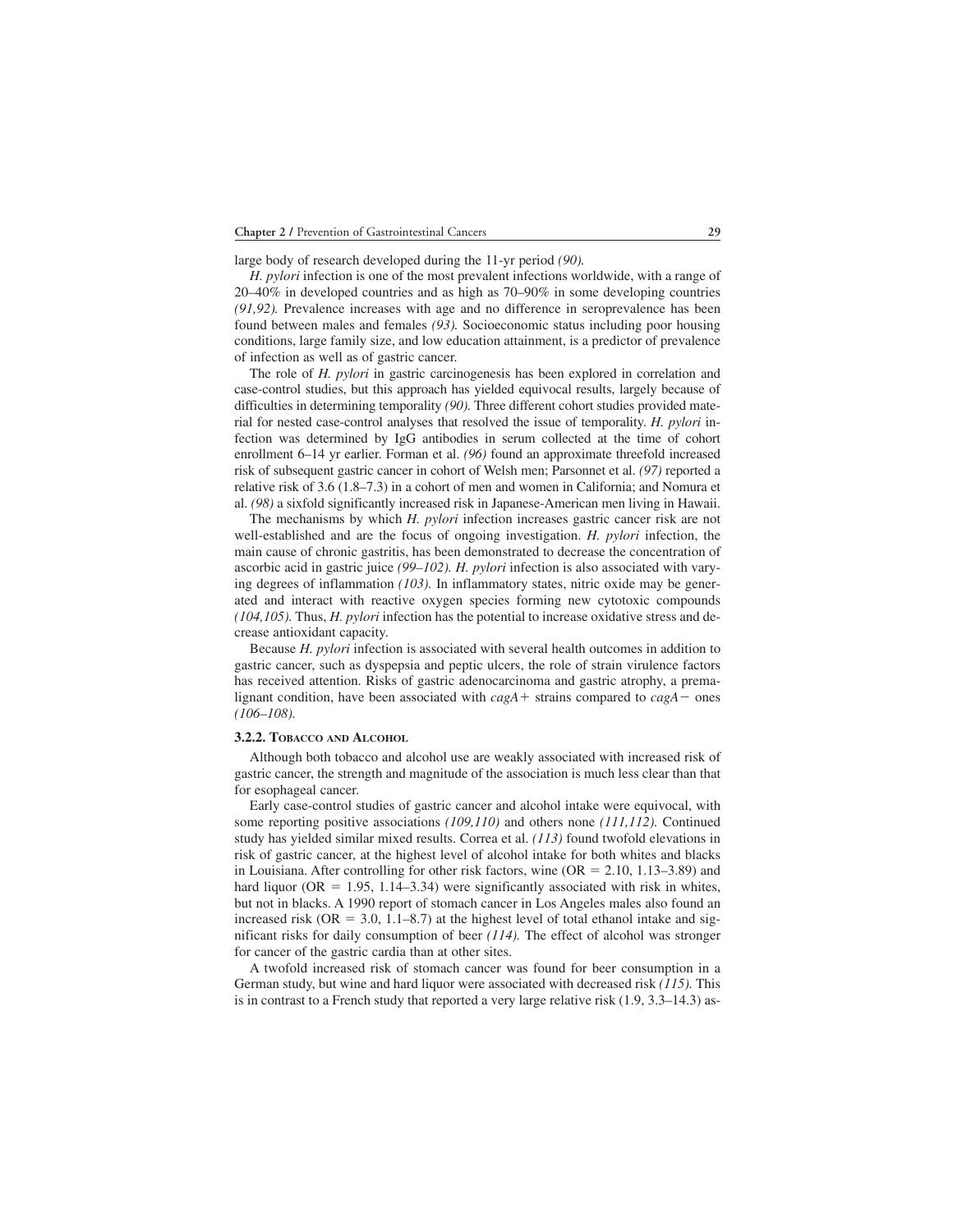sociated with heavy use of red wine *(116).*

Two cohort studies, however, suggest that alcohol is not an independent risk factor for gastric cancer. Nomura et al. *(117)* found no increased risk of gastric cancer associated with consumption of beer, wine or hard liquor in Japanese-American men living in Hawaii. Kneller et al. *(118)* likewise found no association for total alcohol or for any specific type.

More consistent findings link smoking to a 1.5 to threefold increased risk of gastric cancer *(113–118);* however, the overall increased risk has often failed to demonstrate a dose-response *(109,117,119).* The cohort study by Kneller et al. did find significant increases in risk with both increasing number of cigarettes smoked per day and packyears of smoking *(118).* At the highest number of pack-years, the relation of risk was 2.3 (1.23–4.33) and for current use of 30 or more cigarettes/d the relative risk was 5.8 compared to nonsmokers. Although age at death did not significantly modify risk, the association with smoking was stronger for younger cases. The authors suggest that this finding may reflect a higher proportion of adenocarcinomas of the gastric cardia at younger ages and a stronger relation between smoking and cancers of the cardia than with cancers of other sites in the stomach.

#### **3.2.3. SALTED, PICKLED, AND SMOKED FOODS**

Salt has been demonstrated in animal studies to enhance gastric carcinogenesis *(120–123).* It has been suggested that the action of salt as a gastric mucosal irritant facilitates the action of carcinogens and thus salt acts as a cocarcinogen *(124).*

Epidemiologic studies also suggest an increased risk of gastric cancer associated with high salt intake when salted and pickled foods are included in total intake. Death rates throughout regions of Japan *(125)* were found to be correlated with consumption of salted fish and salted vegetables. A geographic correlation has also been demonstrated in China *(126).* Consumption of salt-cured meats, salted fish, and other saltpreserved foods has been associated with increased risk in case-control studies throughout the world *(127–130).* Several studies have also reported associations with the addition of salt to foods *(127,131)* or a reported "heavy intake" *(132,133).*

Many of the strongest findings have been noted in areas of the world where there is a wide range of intake including very high levels, such as in Korea *(129).* A recent nested case-control analysis reported by Friedman and Parsonnet *(134)* failed to find evidence that routine salting led to increased risk in a California study population. "Heavy" salt intake in US populations may be quantitatively less than "heavy" intake in other areas of the world and may not be sufficient to demonstrate an increased risk. For example, salted fish and salted vegetables in Japan may contain up to 30% NaCl compared to isotonic saline which is 0.8% *(124,125).*

Numerous *N*-nitroso compounds have demonstrated carcinogenicity *(135).* Based on studies of premalignant lesions of the stomach, it has been hypothesized that intragastric synthesis of *N*-nitroso compounds is a factor in the gastric carcinogenic process *(136).*

Two recently reported studies evaluated factors associated with in vivo nitrosamine formation in humans using the test developed by Ohshima and Bartsch *(137)* that measures urinary excretion of noncarcinogenic *N*-nitrosoproline after ingesting a given dose of proline. Mirvish et al. *(138)* found that men in rural Nebraska who drank water from private wells with a high-nitrate content excreted significantly higher *N*-nitroso proline than men drinking water with a low-nitrate content. Their findings parallel those of a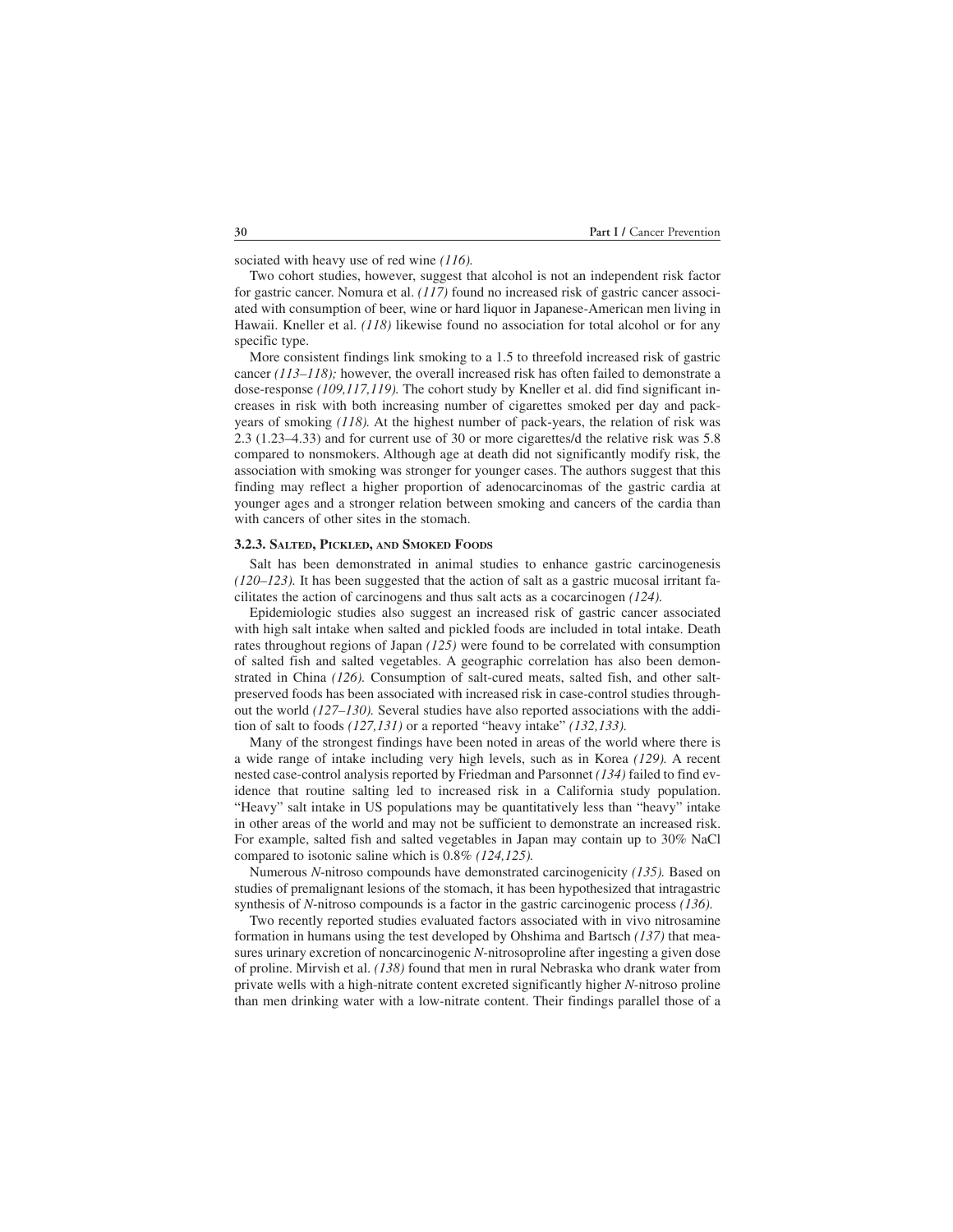study in Denmark *(139).* Sierra et al. *(140)* used the nitrosoproline test in children living in high- and low-risk areas for stomach cancer in Costa Rica. They found the concentration excreted by children in the high-risk area significantly greater ( $p < 0.04$ ) compared to children from the low-risk area. They also found that excretion was markedly reduced when ascorbic acid, an inhibitor of nitrosation reactions was given with the proline.

Associations between gastric cancer and dietary intake of nitrate, nitrite and preformed nitroso compounds are suggestive *(141–146),* but the validity of such indexes is not well established given the multiple sources, including food, water, and endogenous formation.

#### **3.2.4. FRUITS AND VEGETABLES**

Table 2 presents an extensive compendium of dietary studies of gastric cancer *(111,117,118,129,132,141–165).* The strong, consistent inverse association between consumption of fruits and vegetables is abundantly clear. Of the 26 studies described that specifically examined foods and food groups, 24 found a decreased risk of stomach cancer associated with high intake of one or more fruits and vegetable and the vast majority were statistically significant with up to twofold reductions in risk. Only two studies reported an increased risk of gastric cancer associated with fruits *(118)* or vegetables *(128),* and their findings do little to cast doubt on the apparent protective effect of fruits and vegetables. The findings of Tajima and Tominaga *(128)* stand in contrast to many casecontrol studies in Japan and elsewhere, and the study by Kneller et al. *(118)* was based on a very limited dietary questionnaire that increases the likelihood of misclassification.

#### **3.2.5. MICRONUTRIENTS**

Consumption of fruits and vegetables serves as a dietary source of a plethora of vitamins, minerals, fiber, and less well-studied trace compounds. Many of these are highly correlated with one another, particularly when exposure is based on dietary assessment; therefore, a finding attributed to one may actually reflect the effect of another constituent from the same foods. The strongest findings, therefore, are based on biochemical studies, e.g., blood levels prior to cancer onset and chemoprevention trials, which actually test the efficacy of specific micronutrients in prevention. The micronutrients believed to be most strongly associated with reduced gastric cancer risk based on studies to date are vitamin C,  $\beta$ -carotene, and vitamin E/selenium.

Findings from dietary estimates of intake are also included in Table 2. Relatively high consumption of vitamin  $C$  and  $\beta$ -carotene is consistently associated with reduced risk of gastric cancer *(132,141,143–145,147,150,154,155,157,160,163).* Serological assessment also supports a role. Prospective studies that have evaluated vitamin C are scant because vitamin C deteriorates quickly unless specimens are acid stabilized prior to freezing *(166).* A large well-conducted cohort study, the Basel study *(167),* did have such material available. Mean plasma vitamin C was significantly lower in persons who died of cancer than in survivors:  $47.61 \pm 1.78$  µmol/L vs  $52.76 \pm 0.44$  µmol/L, respectively,  $p < 0.01$ . The findings were also significant ( $p < 0.05$ ) for persons who subsequently died of stomach cancer and their blood levels were even lower, 42.86  $\pm$ 4.88. Low plasma levels of vitamin C were associated with a relative risk of 2.38 for gastric cancer. Low plasma levels of carotene were similarly associated with significantly increased risk of overall mortality from cancer ( $p < 0.01$ ) and cancer of the s to ma a ch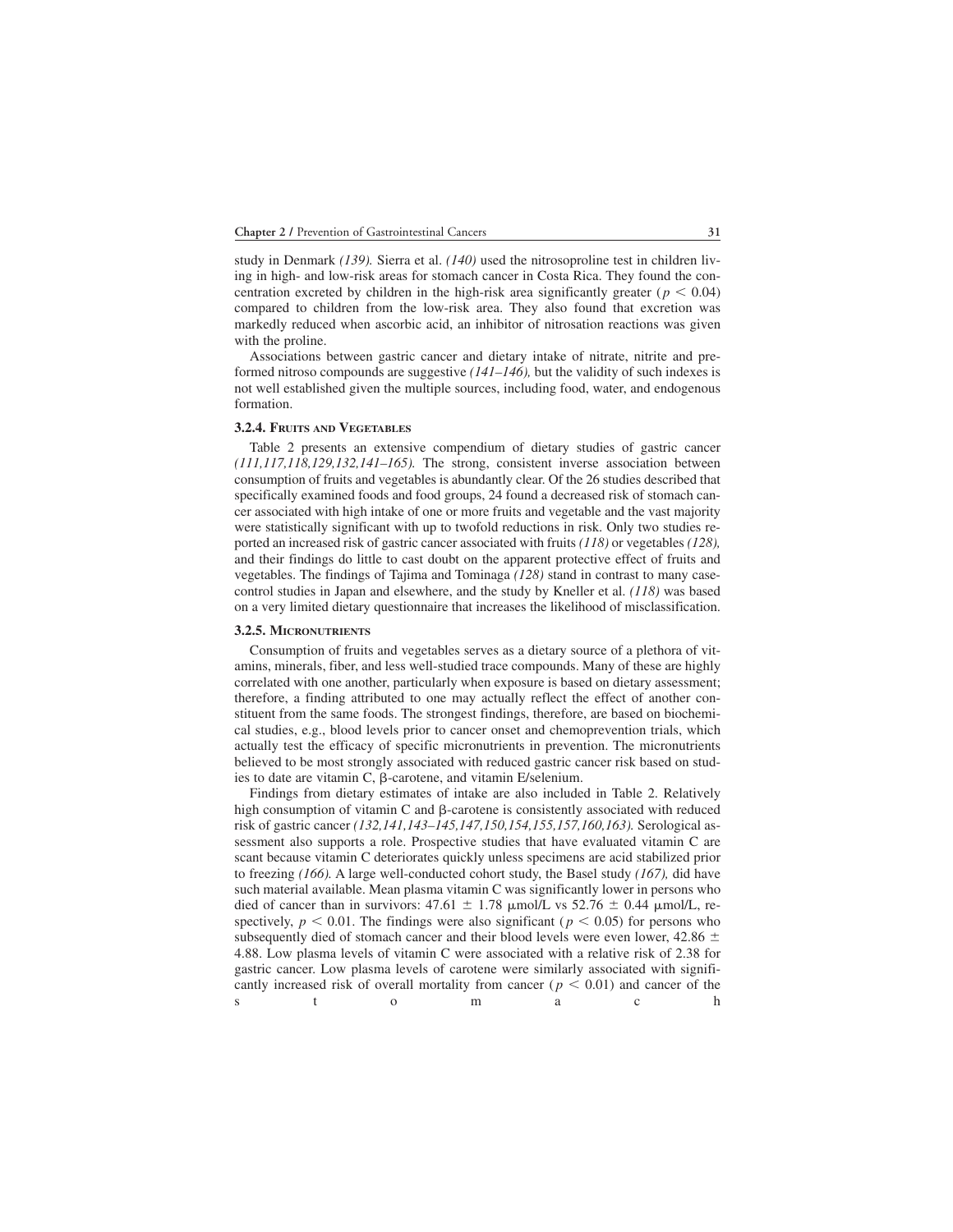| Study (reference)                     | Population                                                 | Number of<br>cases/controls<br>or cohort size | Food or nutrient                                                                | Relative risk<br>high vs low intake                                                                                           |
|---------------------------------------|------------------------------------------------------------|-----------------------------------------------|---------------------------------------------------------------------------------|-------------------------------------------------------------------------------------------------------------------------------|
| Case-Control                          |                                                            |                                               |                                                                                 |                                                                                                                               |
| Meinsma (147)                         | Holland                                                    | 340/1060                                      | Vitamin C<br>Citrus fruit                                                       | Inverse association<br>$p = 0.1$ males<br>$p = .001$ females                                                                  |
| Higginson $(148)$                     | <b>United States</b>                                       | 93/279                                        | Dairy foods<br>Fresh fruits<br>Raw vegetables                                   | 0.6<br>Inverse association<br>Inverse association                                                                             |
| Haenszel et al. $(149)$               | Japanese in Hawaii                                         | 220/440                                       | Tomatoes<br>Celery<br>Corn<br>Onion<br>Lettuce                                  | 0.4 (p < .05)<br>0.4 (p < .05)<br>0.5 (p < .05)<br>0.5 (p < .05)<br>$0.8$ (NS)                                                |
| Graham et al. (111)<br>Bjelke $(150)$ | <b>United States</b><br>Norway and<br><b>United States</b> | 276/2200<br>162/1394<br>259/1657              | Western vegetables combined<br>Lettuce<br>Vegetable index (Norway)<br>Vitamin C | 0.4 (p < .05)<br>0.64 (trend $p < 0.01$ )<br>Inverse association (Norway &<br>United States)<br>Inverse association (Norway & |
| Haenszel et al. (151)                 | Japan                                                      | 783/1566                                      | Fruits & vegetables<br>(United States)<br>Fruit<br>Plum and pineapple<br>Celery | United States)<br>Inverse association (Norway &<br>United States)<br>0.7 (p < 0.05)<br>0.7 (p < 0.01)<br>0.6 (p < 0.01)       |
| Correa et al. $(132)$                 | <b>United States</b>                                       | 391/391                                       | Lettuce<br>Vitamin C                                                            | 0.7 (p < 0.01)<br>0.50 (trend $p < 0.05$ ) whites<br>0.33 (trend $p < 0.001$ ) blacks                                         |

**Table 2 Selected Epidemiological Studies of Diet and Stomach Cancer Risk**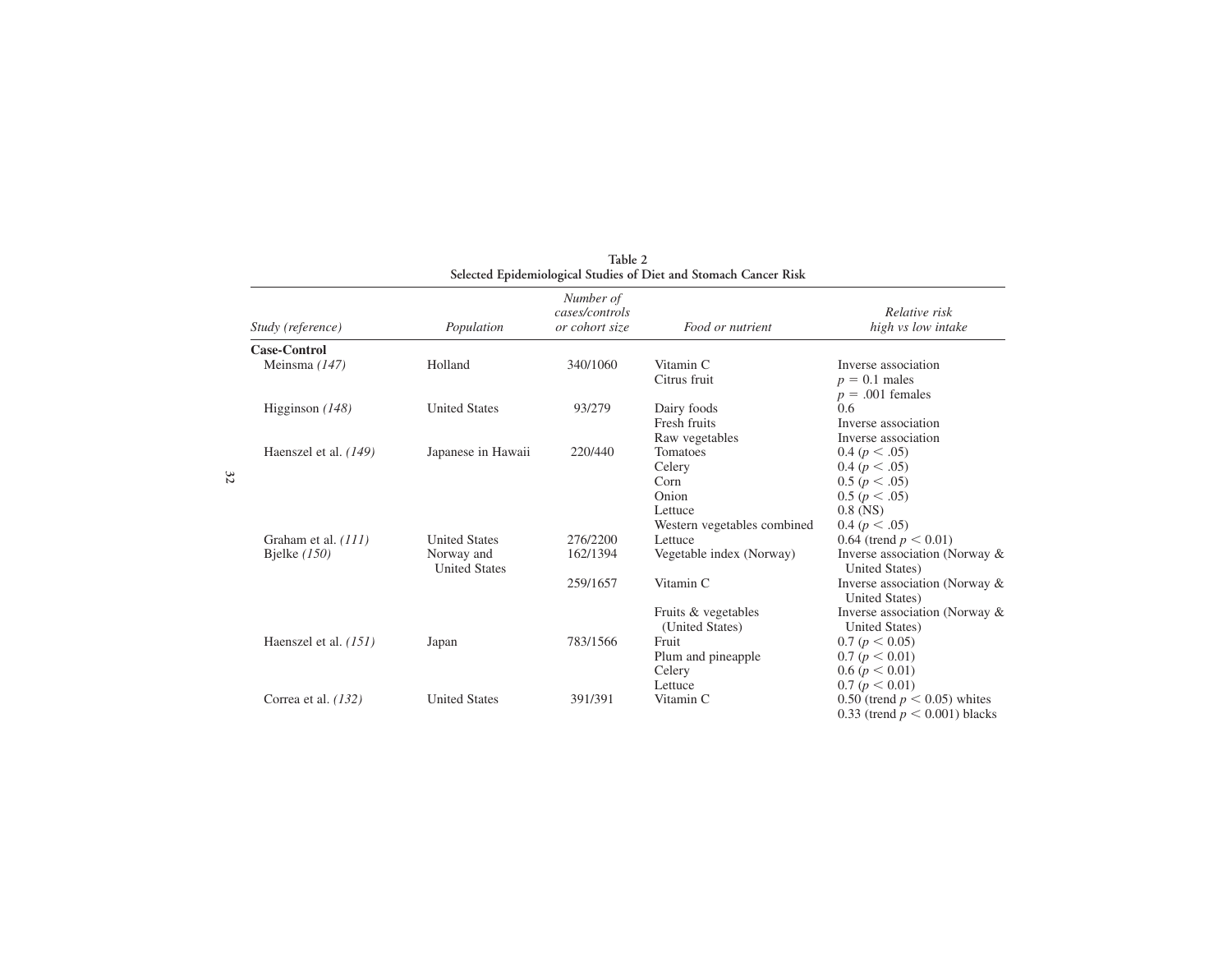|                             |        |           | Fruit index            | 0.47 (trend $p \le 0.005$ ) whites |
|-----------------------------|--------|-----------|------------------------|------------------------------------|
|                             |        |           |                        | 0.33 (trend $p < 0.001$ ) blacks   |
|                             |        |           | Vegetable index        | 0.50 (trend $p < 0.05$ ) blacks    |
|                             |        |           | Smoked foods           | 1.98 (trend $p < 0.025$ ) blacks   |
| Risch et al. $(141)$        | Canada | 246/246   | Vitamin C              | 0.43 (trend $p = 0.099$ )          |
|                             |        |           | Citrus fruit           | 0.75 (trend $p = 0.006$ )          |
|                             |        |           | Nitrite                | $2.61(1.61-4.22)$                  |
|                             |        |           | Carbohydrates          | $1.53(1.07-2.18)$                  |
| Trichopoulos et al. $(142)$ | Greece | 110/100   | Lemons                 | 0.24 (trend $p < 0.01$ )           |
|                             |        |           | Oranges                | 0.33 (trend $p < 0.01$ )           |
|                             |        |           | Pasta                  | 3.42 (trend $p < 0.001$ )          |
|                             |        |           | Brown bread            | 0.79 (trend $p < 0.01$ )           |
|                             |        |           | Onions                 | 0.68 (trend $p < 0.001$ )          |
| Tajima and Tominaja (128)   | Japan  | 93/186    | Oranges                | $0.9$ (NS)                         |
|                             |        |           | Other fruit            | $1.4$ (NS)                         |
|                             |        |           | Spinach                | 2.5 ( $p < 0.05$ )                 |
|                             |        |           | Cabbage                | 2.2 ( $p < 0.01$ )                 |
|                             |        |           | Green pepper           | 2.0 $(p < 0.01)$                   |
| Jedrychowski et al. (153)   | Poland | 110/110   | Fruit                  | $0.3(0.1-0.6)$                     |
|                             |        |           | Vegetables             | $0.6(0.3-1.4)$                     |
| LaVecchia et al. $(154)$    | Italy  | 206/474   | Vitamin C              | 0.46 (p < 0.001)                   |
|                             |        |           | Fruits, index          | 0.53 (trend $p < 0.01$ )           |
|                             |        |           | Citrus fruit           | 0.58 (trend $p < 0.01$ )           |
|                             |        |           | Green vegetables index | 0.33 (trend $p < 0.01$ )           |
|                             |        |           | Ham                    | 1.6 ( $p = 0.04$ )                 |
|                             |        |           | Polenta                | 2.32 $(p = 0.007)$                 |
|                             |        |           | <b>B</b> -carotene     | 0.39 (p < 0.001)                   |
| You et al. $(155)$          | China  | 564/1131  | Vitamin C              | $0.5(0.3-0.6)$                     |
|                             |        |           | Fresh fruit            | $0.4(0.3-0.6)$                     |
|                             |        |           | Fresh vegetables       | $0.6(0.4-0.8)$                     |
| Buiatti et al. (156)        | Italy  | 1016/1159 | Raw vegetables         | 0.6 (trend $p < 0.001$ )           |
|                             |        |           | Citrus fruits          | 0.6 (trend $p < 0.001$ )           |
|                             |        |           | Other fresh fruits     | 0.4 (trend $p < 0.001$ )           |

*(continued)*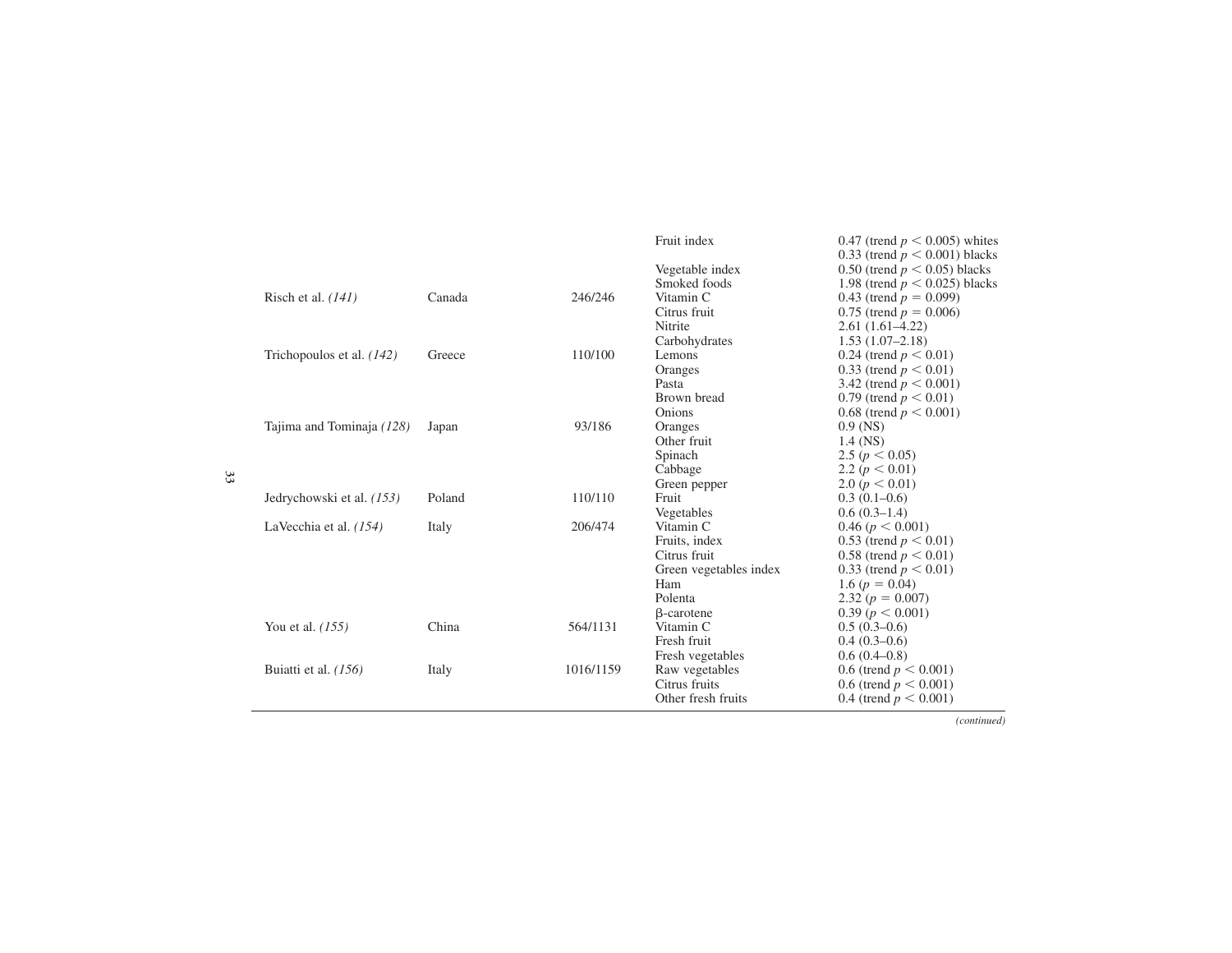| Table 2 (continued)      |                      |                                               |                      |                                     |
|--------------------------|----------------------|-----------------------------------------------|----------------------|-------------------------------------|
| Study (reference)        | Population           | Number of<br>cases/controls<br>or cohort size | Food or nutrient     | Relative risk<br>high vs low intake |
| Graham et al. (157)      | <b>United States</b> | 293/293                                       | Raw vegetables       | $0.43(0.23 - 0.78)$                 |
|                          |                      |                                               | Fruits               | No association                      |
|                          |                      |                                               | Vitamin C            | No association                      |
|                          |                      |                                               | Carotene             | $0.79(0.63 - 0.98)$                 |
|                          |                      |                                               | Sodium               | $1.51(1.20-1.91)$                   |
|                          |                      |                                               | Retinol              | $1.47(1.17-1.85)$                   |
|                          |                      |                                               | Fat                  | $1.37(1.08-1.74)$                   |
| Chyou et al. $(142)$     | Japanese in Hawaii   | 111/361                                       | Vegetable index      | 0.7 (trend $p < 0.001$ )            |
|                          |                      |                                               | Fruit index          | 0.8 (trend $p = 0.20$ )             |
|                          |                      |                                               | Nitrite              | No association                      |
| Buiatti et al. (143)     | Italy                | 1016/1159                                     | Vitamin C            | 0.5 (trend $p < 0.001$ )            |
|                          |                      |                                               | $\alpha$ -tocopherol | 0.6 (trend $p < 0.01$ )             |
|                          |                      |                                               | <b>B</b> -carotene   | 0.6 (trend $p < 0.01$ )             |
|                          |                      |                                               | Protein              | 2.6 (trend $p < 0.001$ )            |
|                          |                      |                                               | <b>Nitrites</b>      | 1.9 (trend $p < 0.001$ )            |
| Wu-Williams et al. (158) | <b>United States</b> | 137/137                                       | Fruit index          | $0.7$ (NS)                          |
|                          |                      |                                               | Beef                 | $1.6(1.0-2.6)$                      |
| Buiatti et al. $(144)$   | Italy                | 923/1159                                      | Vitamin C            | $0.5(0.3-0.6)$ intestinal type      |
|                          |                      |                                               |                      | $0.5(0.3-0.7)$ diffuse type         |
|                          |                      |                                               | Citrus fruits        | $0.5(0.4-0.7)$ intestinal type      |
|                          |                      |                                               |                      | $0.6(0.4-0.9)$ diffuse type         |
|                          |                      |                                               | Other fresh fruits   | $0.5(0.4-0.7)$ intestinal type      |
|                          |                      |                                               |                      | $0.4$ (0.3–0.6) diffuse type        |
|                          |                      |                                               | Raw vegetables       | $0.6(0.4-0.8)$ intestinal type      |
|                          |                      |                                               |                      | $0.6(0.4-0.9)$ diffuse type         |
|                          |                      |                                               | $\alpha$ -tocopherol | $0.5(0.3-0.8)$ intestinal type      |
|                          |                      |                                               |                      | $0.5(0.2-0.8)$ diffuse type         |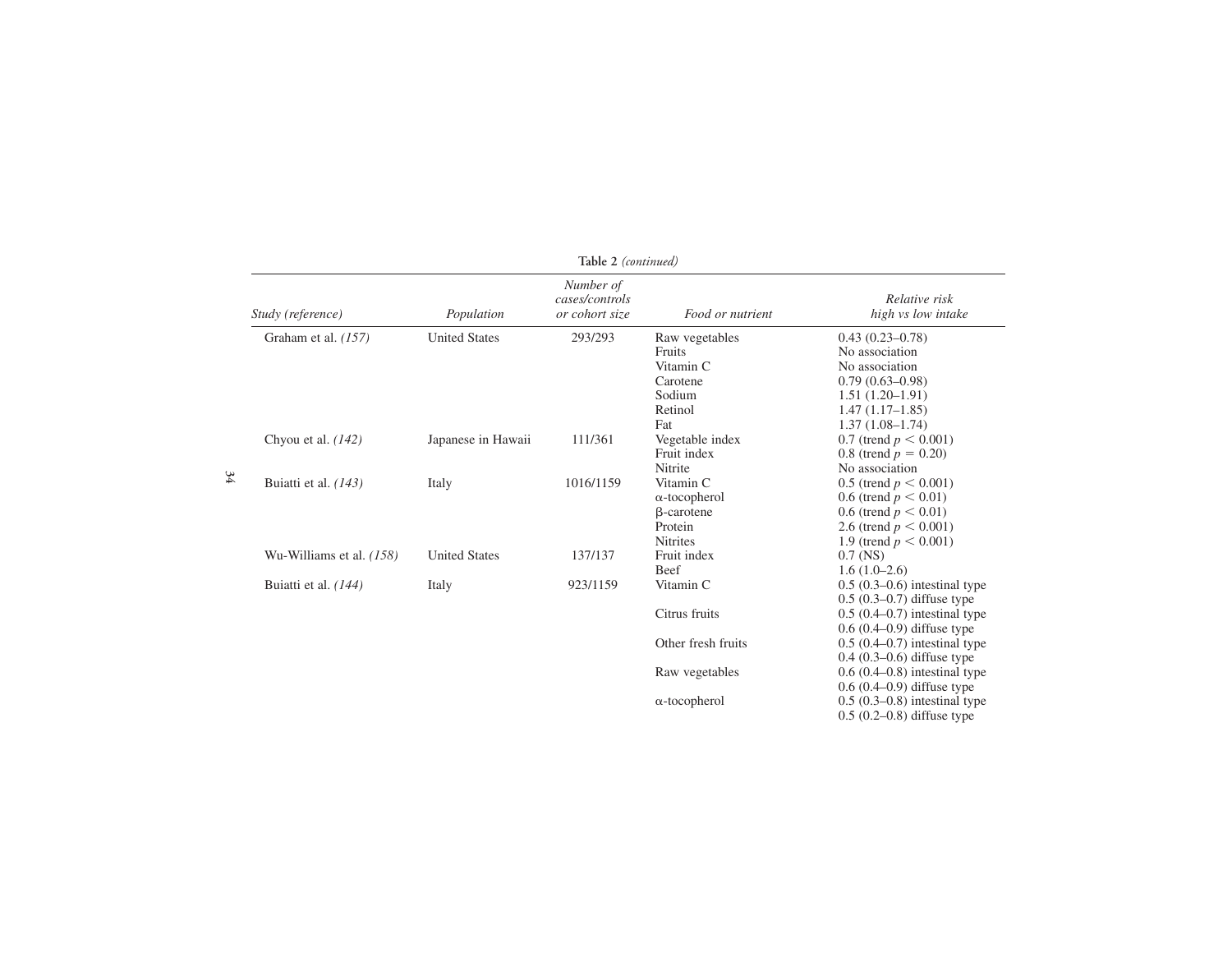|                             |         |          | <b>B</b> -carotene           | $0.7(0.5-0.8)$ intestinal type        |
|-----------------------------|---------|----------|------------------------------|---------------------------------------|
|                             |         |          |                              | $0.6(0.4-0.7)$ diffuse type           |
|                             |         |          | <b>Nitrites</b>              | $1.8$ (1.2–2.8) intestinal type       |
|                             |         |          |                              | $2.8$ (1.5–5.0) diffuse type          |
|                             |         |          | Protein                      | 2.4 $(1.02 - 5.6)$ intestinal type    |
|                             |         |          |                              | 5.8 $(1.8-1.84)$ diffuse type         |
| Negri et al. $(159)$        | Italy   | 564/6147 | Green vegetables             | 0.4 (0.3–0.6) (trend $p < 0.001$ )    |
|                             |         |          | Fruit                        | 0.4 (0.3–0.5) (trend $p < 0.001$ )    |
| Boeing et al. $(160)$       | Germany | 143/579  | Vitamin C                    | 0.37 (trend $p < 0.01$ )              |
|                             |         |          | Citrus fruit                 | 0.46 (trend $p < 0.01$ )              |
|                             |         |          | Cheese                       | 0.44 (trend $p < 0.01$ )              |
|                             |         |          | Processed meat               | 1.74 (trend $p < 0.01$ )              |
|                             |         |          | Whole wheat bread            | 0.37 (trend $p < 0.001$ )             |
| Gonzalez et al. (161)       | Spain   | 354/354  | Cooked vegetables            | 0.5 (trend $p = 0.02$ )               |
|                             |         |          | Noncitrus fresh fruits       | 0.6 (trend $p = 0.006$ )              |
|                             |         |          | Dried fruits                 | $0.4(0.2-0.8)$                        |
|                             |         |          | Meat                         | 0.6 (trend $p = 0.02$ )               |
| Hoshiyama & Sasaba (162)    | Japan   | 251/483  | Fruits                       | Inverse association                   |
|                             |         |          | Raw vegetables               | Inverse association                   |
|                             |         |          | Pickled vegetables           | Increased risk                        |
| La Vecchia et al. $(163)$   | Italy   | 723/2024 | <b>B</b> -carotene           | 0.38 (trend $p < 0.001$ )             |
|                             |         |          | Vitamin C                    | 0.53 (trend $p < 0.001$ )             |
|                             |         |          | Methionine                   | 2.40 (trend $p < 0.001$ )             |
| Lee et al. $(129)$          | Korea   | 213/213  |                              |                                       |
| Hansson et al. $(164)$      | Sweden  |          | Total vegetables             | 0.58 (0.37–0.89) (trend $p = 0.01$ )  |
|                             |         |          | Citrus fruits                | 0.49 (0.29–0.81) (trend $p = 0.004$ ) |
| Hansson et al. (145)        | Sweden  |          | Vitamin C                    | 0.47 (0.30–0.76) (trend $p = 0.003$ ) |
|                             |         |          | $\beta$ -carotene            | 0.73 (0.45–1.18) (trend $p = 0.10$ )  |
|                             |         |          | <b>Nitrates</b>              | 0.97 (0.60–1.59) (trend $p = 0.99$ )  |
| Lopez-Carrillo et al. (165) | Mexico  | 220/752  | Chili peppers (ever, never)  | $5.49(2.72 - 11.06)$                  |
|                             |         |          | Chili peppers (high vs none) | 17.11 (7.78–37.59)                    |
|                             |         |          |                              |                                       |

*(continued)*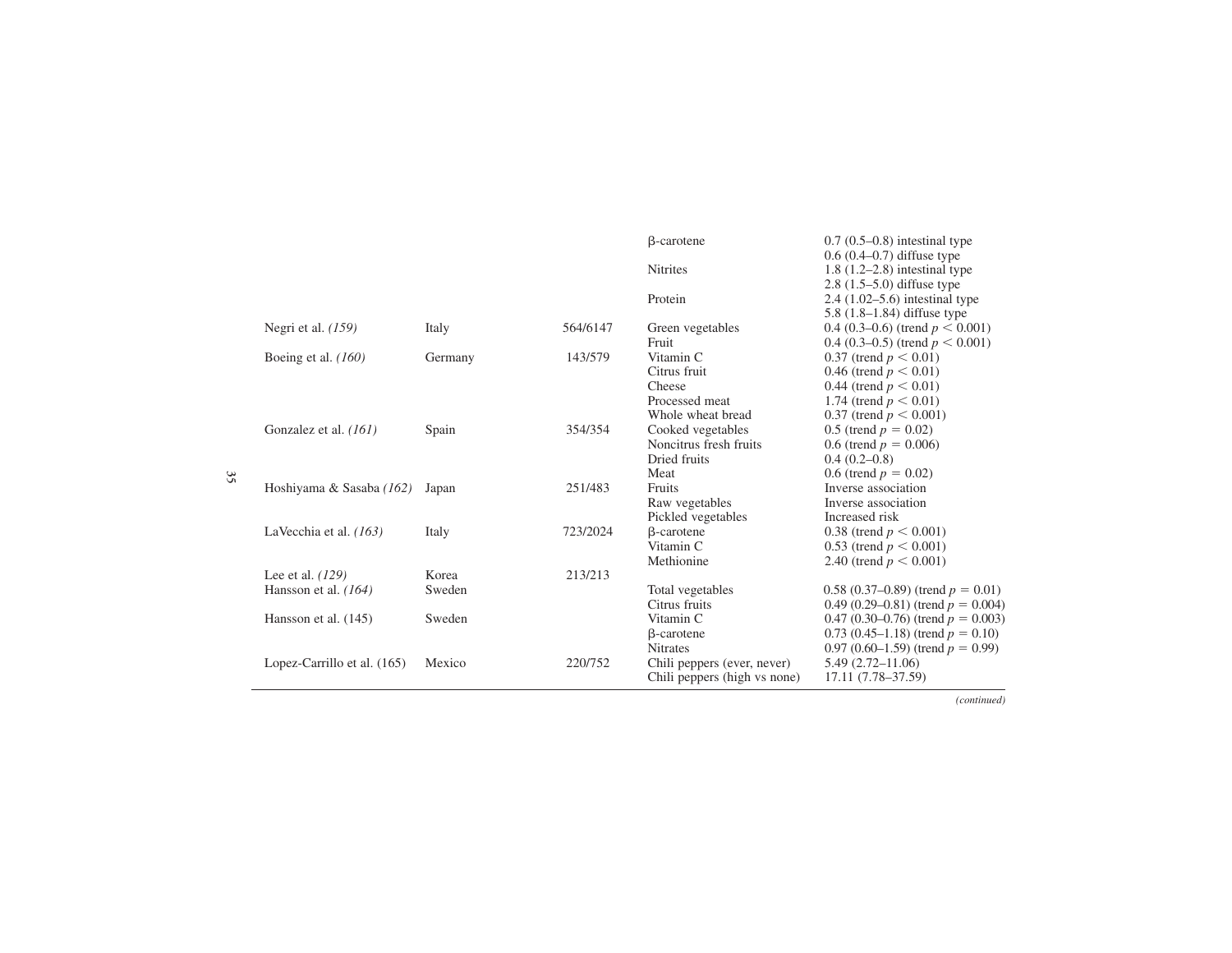| Table 2 (continued)   |                      |                                               |                                                     |                                                                                                                 |  |
|-----------------------|----------------------|-----------------------------------------------|-----------------------------------------------------|-----------------------------------------------------------------------------------------------------------------|--|
| Study (reference)     | Population           | Number of<br>cases/controls<br>or cohort size | Food or nutrient                                    | Relative risk<br>high vs low intake                                                                             |  |
| Gonzales et al. (146) | Spain                | 354/354                                       | <b>Nitrosomines</b><br>Fiber<br>Folate<br>Vitamin C | 2.1 (trend $p = 0.007$ )<br>0.35 (trend $p < 0.001$ )<br>0.50 (trend $p = 0.008$ )<br>0.58 (trend $p = 0.017$ ) |  |
| <b>Cohort</b>         |                      |                                               |                                                     |                                                                                                                 |  |
| Nomura et al. (117)   | Japanese in Hawaii   | 150/7990                                      | Fruit index<br>Fried vegetables                     | $0.8(0.5-1.3)$<br>$0.8(0.4-1.6)$                                                                                |  |
| Kneller et al. (118)  | <b>United States</b> | 75/17,633                                     | Fruit index<br>Vegetable index<br>Carbohydrates     | 1.5 (trend $p$ , NS)<br>0.9 (trend $p$ , NS)<br>1.6 (trend $p < 0.05$ )                                         |  |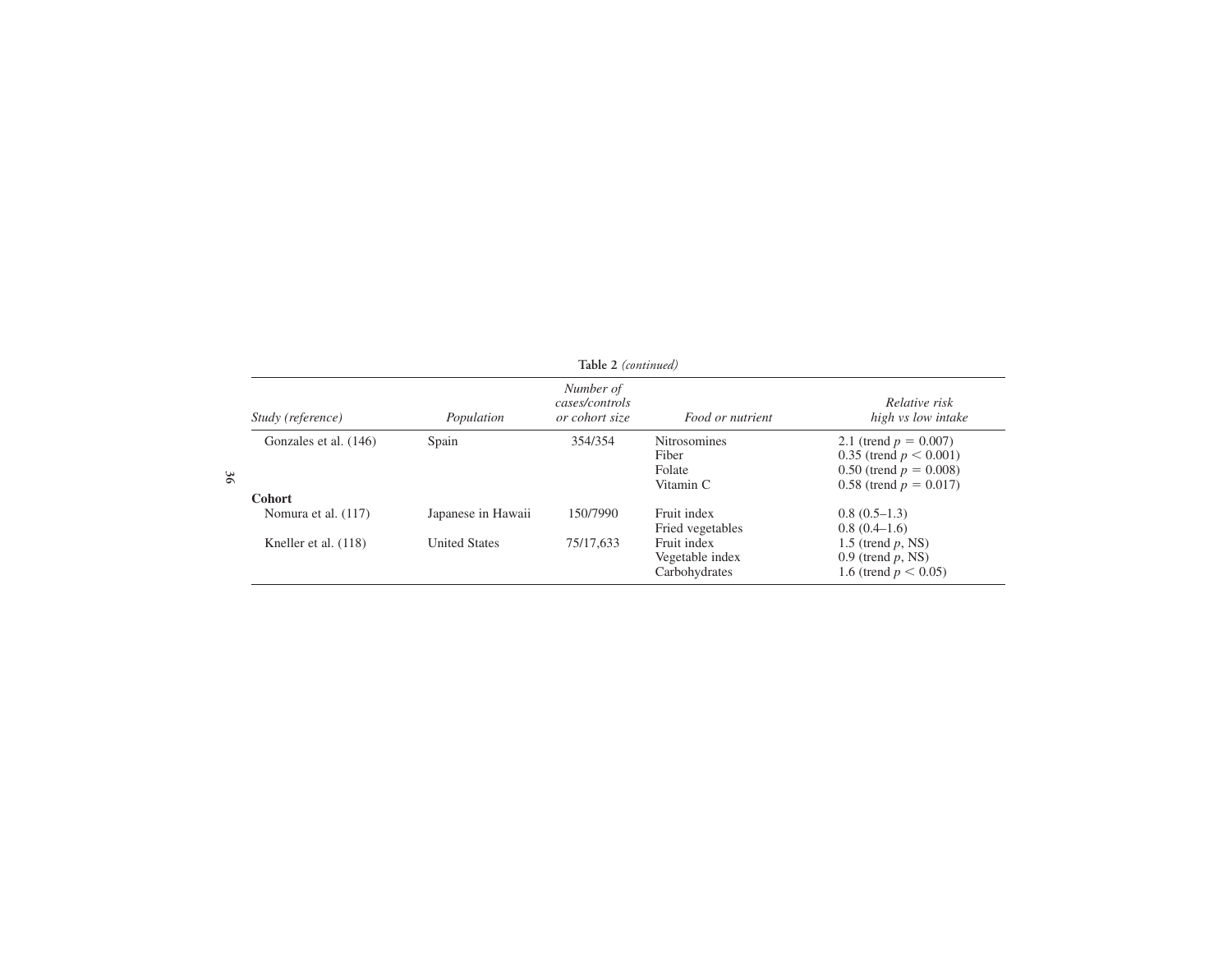$(p < 0.01)$ , with a relative risk of 2.95. No association was observed between plasma levels of vitamin A or E and gastric cancer.

Haenszel et al. *(168)* measured serum micronutrient levels in persons with various premalignant gastric lesions. Carotene levels in both men and women and vitamin E levels in men were significantly lower in subjects with gastric dysplasia than in subjects with normal mucosa or less advanced lesions.

A recent report from Japan *(169)* evaluated prediagnostic serum selenium and zinc levels and found no excess risk of stomach cancer in those with the lowest levels of selenium (OR  $= 1.0$ ) or zinc (OR  $= 1.2$ ).

The most compelling evidence to date for specific micronutrients in chemoprevention of gastric cancer comes from the previously described population trial in China *(57)* that found a significant reduction in stomach cancer mortality among persons taking a combination of  $\beta$ -carotene, vitamin E, and selenium. No reduction in risk was observed among persons taking vitamin C; however, there was no attempt in this trial to eradicate *H. pylori* that is known to decrease the concentration of ascorbic acid in gastric juice, either by increased oxidation, impaired secretion from blood into the gastric cavity, or both *(99–102).*

#### **4. RECOMMENDATIONS**

Primary prevention of esophageal cancer obviously begins with prevention of tobacco use by teenagers and cessation among addicted adults. Use of nicotine patches and gum in conjuction with behavioral modification may improve the success rate for smokers attempting to quit. A reduction in tobacco use by teenagers has proven a persistent challenge because education programs are offset by well-funded, effective, targeted marketing by tobacco companies. The terms of the 1998 Tobacco Settlement have the potential to reduce if not eliminate these marketing approaches. Limiting alcohol consumption to moderate levels is particularly important in smokers, and physicians should actively counsel patients accordingly. Physician prompting and participation in smoking cessation efforts have proven effective.

Intake of fresh fruits and vegetables in the United States continues to fall short of the recommended "5-A-Day" *(170).* Increased consumption should continue to be promoted and benefits are expected to accrue in reduced rates of both of these upper digestive tract cancers as well as other epithelial tumors. Effective population-based approaches are important, and since dietary patterns are often established in childhood, promotion of healthy choices in school-based food service programs is an opportunity that should not be missed.

The current dietary recommendations of the American Cancer Society, the American Heart Association, and the National Cancer Institute are remarkably similar in direction, but differ in specificity. They are included for reference in Table 3.

The efficacy of vitamin/mineral supplements has not yet been established in clinical trials; however, in case-control and cohort studies the individuals in the highest level of intake of specific micronutrients often combine high dietary intake with supplements. With the obvious caution to avoid excessive intake, a multivitamin/mineral supplement, or specific antioxidant supplement may complement dietary intake, particularly among persons with excessive oxidative stress, such as smokers.

In the United States, the treatment and eradication of *H. pylori* is currently recom-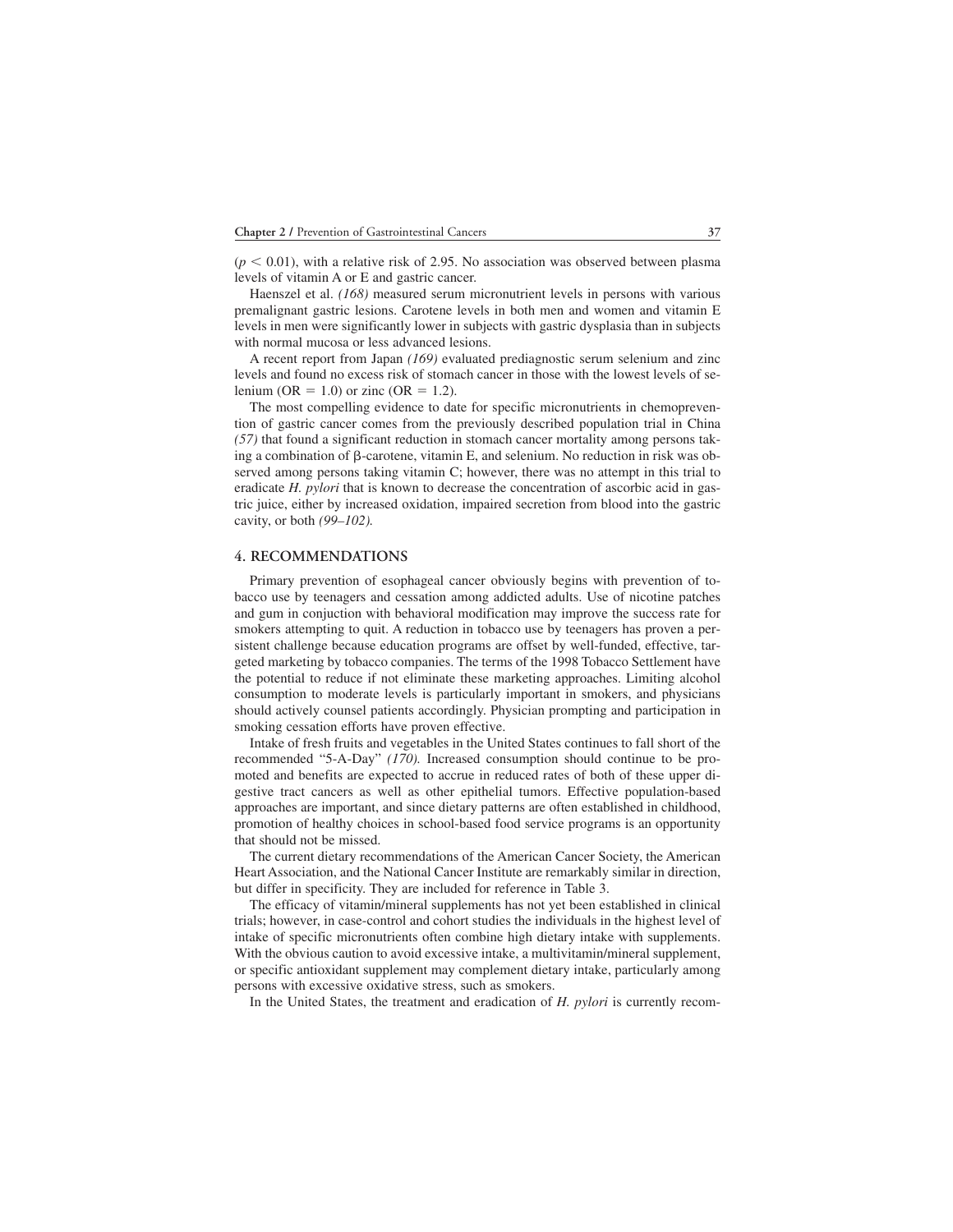|               | Agency                                                                           | Obesity                                                                                                                                                                                            | Fat                                                                                                                                                                                                                                                                                                                                                              | Fruits and vegetables                                                                                                                                                                                                                                 | Dietary fiber                                                                                                                                                                                                                                                                                        | Alcohol                                                                                                                       |
|---------------|----------------------------------------------------------------------------------|----------------------------------------------------------------------------------------------------------------------------------------------------------------------------------------------------|------------------------------------------------------------------------------------------------------------------------------------------------------------------------------------------------------------------------------------------------------------------------------------------------------------------------------------------------------------------|-------------------------------------------------------------------------------------------------------------------------------------------------------------------------------------------------------------------------------------------------------|------------------------------------------------------------------------------------------------------------------------------------------------------------------------------------------------------------------------------------------------------------------------------------------------------|-------------------------------------------------------------------------------------------------------------------------------|
|               | American Cancer<br>Society, 1996                                                 | Be physical active: achieve<br>and maintain a healthy<br>weight<br>• Be at least moderately<br>active for 30 min or more<br>on most days of the week<br>• Stay within your healthy<br>weight range | Limit your intake of high fat<br>foods, particularly from<br>animal sources:<br>• Choose foods low in fat<br>• Limit consumption of<br>meats, especially high fat<br>meats                                                                                                                                                                                       | Choose most of your foods from plant sources:<br>• Eat five or more servings of fruits and vegetables<br>each day<br>• Eat other foods from plant sources such as breads,<br>cereals, grain products, rice, pasta, or beans several<br>times each day |                                                                                                                                                                                                                                                                                                      | Limit consumption of<br>alcoholic beverages,<br>if you drink at all                                                           |
| 3<br>$\infty$ | <b>National Cancer</b><br>Institute, 1987<br>American Heart<br>Association, 1996 | Avoid obesity<br>Total calories should be<br>adjusted to achieve and<br>maintain a healthy<br>body weight                                                                                          | Reduce fat intake to 30% of<br>calories or less<br>Total fat intake should be no<br>more than 30% of total calories<br>• Saturated and polyunsaturated<br>fatty acid intakes should be up<br>to 10% of total calories<br>• Monounsaturated fatty acids<br>make up to 15% of total<br>calories<br>• Cholesterol intake should be<br>less than $3000 \text{ mg/d}$ | Include a variety of fruits<br>and vegetables in the<br>daily diet<br>None                                                                                                                                                                            | Increase fiber to $20-30$ g/d<br>with an upper limits<br>of $35g$<br>Carbohydrate intake should<br>make up 55–60% or more<br>of calories, with emphasis<br>on increasing sources of<br>complex carbohydrate<br>Total dietary fiber intake<br>should be $25-30$ g a day<br>from food, not supplements | Consume alcoholic beverages<br>in moderation, if at all<br>If you drink do so in<br>moderation (no more<br>than two drinks/d) |

**Table 3 Dietary Recommendations of Selected Health Agencies**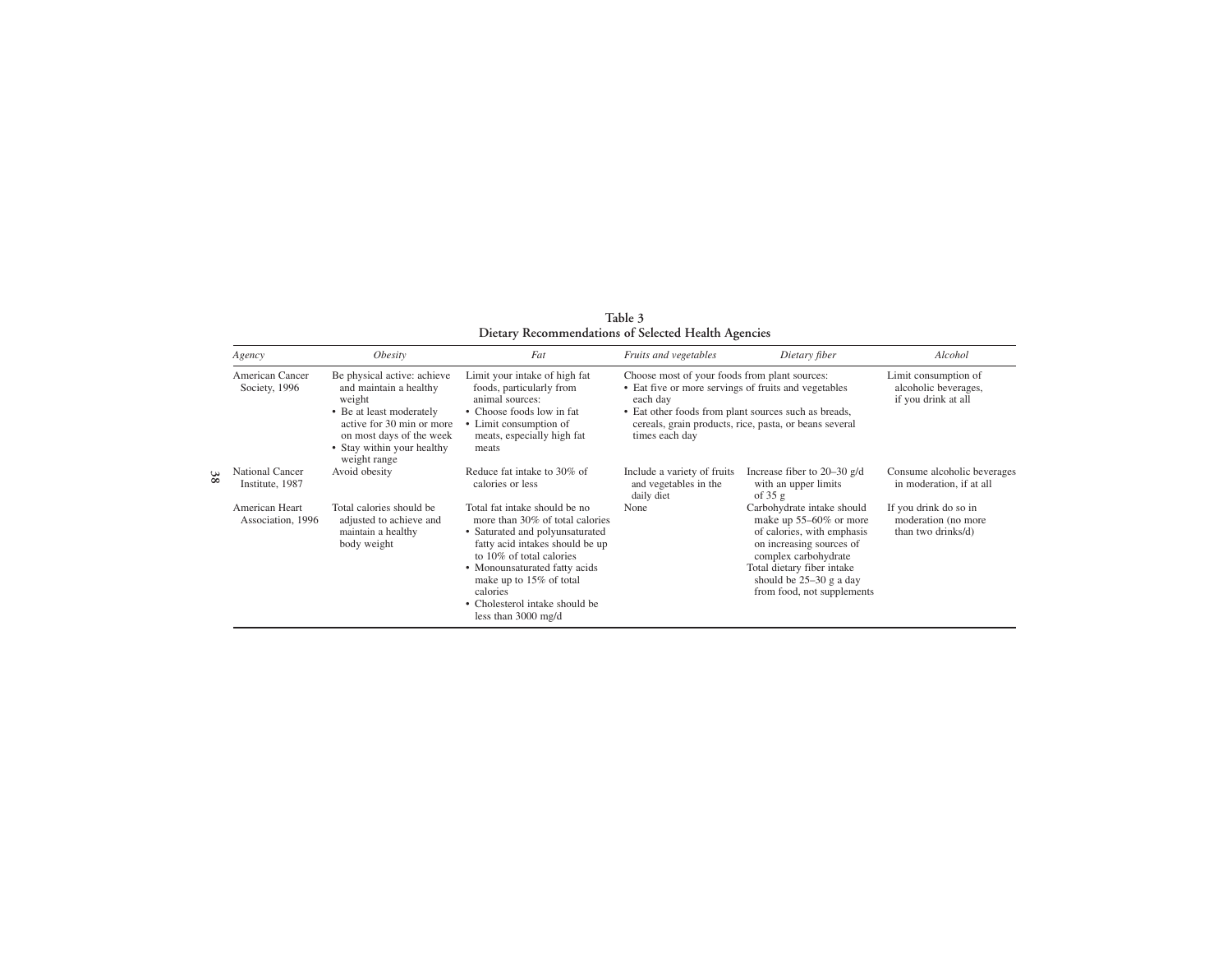mended only for persons with gastric and duodenal ulcers, but not for persons with nonulcer dyspepsia *(171).* Although the spectrum of clinical outcomes associated with *H. pylori* infection is wide ranging, from asymptomatic to gastric cancer, treatment and eradication of infection when possible seems prudent because the cofactors that predispose an infected individual to gastric cancer have not yet been established. This approach is currently followed in Europe.

#### **REFERENCES**

- 1. Cancer Facts and Figures. American Cancer Society, Atlanta, GA; 1999, p. 4.
- 002. Moses FM. Squamous cell carcinoma of the esophagus. Natural history, incidence, etiology and complications. Gastroenterol Clin North Am 1991; 20:703–716.
- 003. Blot WJ, Devesa SS, Kneller RW, Fraumeni JF, Jr. Rising incidence of adenocarcinoma of the esophagus and gastric cardia. JAMA 1991; 265:1287–1289.
- 004. Day NE, Muñoz N. Oesophagus. In: Schottenfeld D, Fraumeni JF, eds. Cancer Epidemiology and Prevention. WB Saunders, Philadelphia, PA, 1982, pp. 596–623.
- 005. Wynder EL, Bross IJ. A study of etiologic factors in cancer of the esophagus. Cancer 1961; 14:389–413.
- 006. Tuyns AJ, Pequinot G, Jenson OM. Le cancer de l'oesophage en Ille et Vilaine en fonction des niveaux de consommation d'alcool et de tabac. Des risques qui se multiplient. Bull Cancer 1977; 64:45–60.
- 7. Saracci R. The interactions of tobacco smoking and other agents in cancer etiology. Epid Rev 1987; 9:175–193.
- 8. Barón AE, Franceschi S, Barra S, Talamini R, LaVecchia C. A comparison of the joint effects of alcohol and smoking on the risk of cancer across sites in the upper aerodigestive tract. Cancer Epi Biomarkers Prev 1993; 2:519–523.
- 009. Franceschi S, Bidoli E, Negri E, Barbone F, LaVecchia C. Alcohol and cancers of the upper aerodigestive tract in men and women. Cancer Epid Biomarkers Prev. 1994; 3:299–304.
- 010. Blume SB. Women and alcohol. A review. JAMA 1986; 256:1467–1470.
- 11. Hanaoka T, Tsugane S, Ando N, et al. Alcohol consumption and risk of esophageal cancer in Japan: a case-control study in seven hospitals. Japanese J Clin Oncol 1994; 24(5):241–246.
- 12. Watson WL. Carcinoma of oesophagus. Surg Gynecol Obstet 1933; 56:884-897.
- 013. Kwan KW. Carcinoma of the esophagus, a statistical study. Chinese Med J 1937; 52:237–254.
- 14. Iran IARC Study Group. Esophageal cancer studies in the Caspian littoral of Iran: results of populations studies. A prodrome. JNCI 1977; 59:1127–1138.
- 015. Kolicheva NI. Epidemiology of esophagus cancer in the USSR. In: Levin D, ed. Joint USA/USSR Monograph on Cancer Epidemiology in the USA and USSR, 1980.
- 016. Martinez I. Factors associated with cancer of the esophagus, mouth and pharynx in Puerto Rico. JNCI 1969; 42:1069–1094.
- 017. Segi M. Tea-gruel as a possible factor for cancer of the esophagus. Gann 1975; 66:199–202.
- 18. Hirayama T. An epidemiological study of cancer of the esophagus in Japan, with special reference to the combined effect of selected environmental factors. In: Monograph No. 1, Seminar on Epidemiology of Oesophageal Cancer, Bangalore, India, November 1971, pp. 45–60.
- 019. DeStefani E, Muñoz N, Esteve J, Vasallo A, Victora CG, Teuchmann S. Maté drinking, alcohol, tobacco, diet and esophageal cancer in Uruguay. Cancer Res 1990; 50:426–431.
- 020. Victora CG, Muñoz N, Day NE, Barcelos LB, Peccin DA, Braga NM. Hot beverages and esophageal cancer in southern Brazil: a case-control study. Int J Cancer 1987; 39:710–716.
- 021. Castelletto R, Catellsague X, Muñoz N, Iscovich J, Chopita N, Jmelnitsky A. Alcohol, tobacco, diet, maté drinking and esophageal cancer in Argentina. Cancer Epid Biomarkers Prev 1994; 3:557–564.
- 022. Wahrendorf J, Chang-Claude J, Liang QS, Rei YG, Muñoz N, Crespi M, et al. Precursor lesions of oesophageal cancer in young people in a high-risk population in China. Lancet 1989; 2(8674):1239–1241.
- 023. Miller RW. Epidemiology. In: HS Kaplan and PJ Tschitani, eds. Cancer in China. Alan R. Liss, New York; 1978, pp. 39–57.
- 024. Mettlin C, and Graham S. Dietary risk factors in human bladder cancer. Am J Epidemiol 1979; 11:255–263.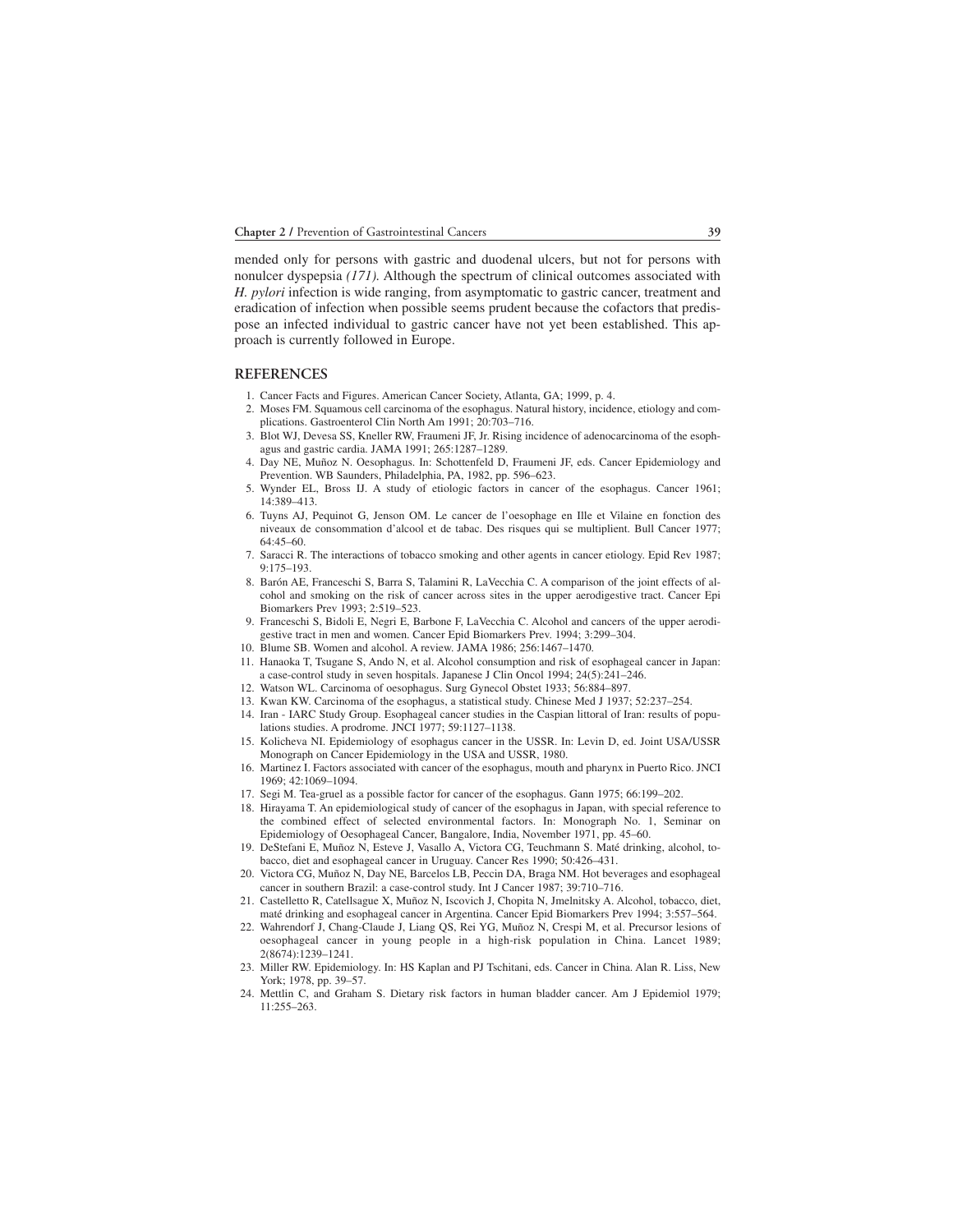- 025. De Jong UW, Breslow N, Goh Ewe Hong J, Sridhara M, Shanmugaratnan K. Aetiological factors in oesophageal cancer in Singapore Chinese. Int J Cancer 1974; 13:291–303.
- 026. Cook-Mozaffari PJ, Azordegan F, Day NE, Ressicaud A, Sabai C, Aramesh B. Oesophageal cancer studies in the Caspian Littoral in Iran: results of a case-control study. Br J Cancer 1979; 39:293–309.
- 27. Mettlin C, Graham S, Priore R, Marshall J, Swanson M. Diet and cancer of the esophagus. Nutr Cancer 1979; 2:143–147.
- 028. Graham S, Marshall J, Haughey B, Brasure J, Freudenheim J, Zielezny M, et al. Nutritional epidemiology of cancer of the esophagus. Am J Epidemiol 1990; 131:454–467.
- 029. Ziegler RG, Morris LE, Blot WJ, Pottern LM, Hoover R, Fraumeni JF, Jr. Esophageal cancer among black men in Washington, D.C: II Role of nutrition. J Nat Cancer Inst 1981; 67:1199–1206.
- 030. Tuyns AJ. Protective effect of citrus fruit on esophageal cancer. Nutr Cancer 1983; 5:195–200.
- 031. Tuyns AJ, Riboli E, Doombos G, Pequignot G. Diet and esophageal cancer in Calvados (France). Nutr Cancer 1987; 9:81–92.
- 032. De Carli A, Liati P, Negri E, Francheschi S, LaVechhia C. Vitamin A and other dietary factors in the etiology of esophageal cancer. Nutr Cancer 1987; 10:29–37.
- 033. Notani PN and Jayant K. Role of diet in upper aerodigestive tract cancer. Nutr Cancer 1987; 10:29–37.
- 034. Brown LM, Blot WJ, Schuman SH, Smith VM, Ershow AG, Marks RD, et al. Environmental factors and a high risk of esophageal cancer among men in coastal South Carolina. J Natl Cancer Inst 1988; 80:1620–1625.
- 035. Yu MC, Garabrant DH, Peters JM, Mack T. Tobacco, alcohol, diet, occupation, and carcinoma of the esophagus. Cancer Res 1988; 48:3843–3848.
- 036. Li JY, Ershow AG, Chen ZJ, Wacholder S, Li GY, Guo W, et al. A case-control study of cancer of the esophagus and gastric cardia in Linxian. Int J Cancer 1989; 43:755–761.
- 037. Block G. Vitamin C and cancer prevention: the epidemiologic evidence. Am J Clin Nutr 1991; 53:270S–282S.
- 038. Cheng KK, Day NE, Duffy SW, Lam TH, Fok M, Wong J. Pickled vegetables in the aetiology of oesophageal cancer in Hong Kong Chinese. Lancet 1992; 339:1314–1318.
- 039. Yu Y, Taylor PR, Li J-Y, Dawsey SM, Wang G-Q, Guo W-D, et al. Retrospective sohort study of risk factors for esophageal cancer in Linxian, People's Republic of China. Cancer Causes Control 1993; 4:195–202.
- 040. Tavani A, Negri E, Franceschi S, LaVecchia C. Risk factors for esophageal cancer in lifelong nonsmokers. Cancer Epid Biomarkers Prev 1994; 3:387–392.
- 041. Jain AK, Shimoi K, Nakamura Y, Kada T, Hara Y, Tomita I. Crude tea extracts decrease the mutagenic activity of N-methyl-N'-nitrosoguanidine in vitro and in intragastric tract of rats. Mutat Res 1989; 210:1–8.
- 042. Ito Y, Ohnishi S, Fujie K. Chromosome aberrations induced by aflatoxin B in rat bone marrow cells in vivo and their suppresion by green tea. Mutat Res 1989; 222:253–261.
- 043. Sasaki YF, Imanishi H, Ohta T, Watanabe M, Matsumoto K, Shirasu Y. Supressing effect of tannic acid on the frequencies of mutagen-induced sister-chromatid exchanges in mammalian cells. Mutat Res 1989; 213:195–203.
- 044. Stich HF, Rosin MP. Naturally occurring phenolics as antimutagenic and anticarcinogenic agents. Ad Exp Med Biol 1984; 177:1–29.
- 045. Gao YT, McLaughlin JK, Blot WJ, Ji BT, Dai Q, Fraumeni JF, Jr. Reduced risk of esophageal cancer associated with green tea consumption. J Natl Cancer Inst 1994; 86 (11):855–858.
- 046. Yun T-K, Yun Y-S, Han H-H. Anticarcinogenetic effect of long-term oral administration of red ginseng on newborn mice exposed to various chemical carcinogens. Cancer Detect Prev 1983; 6:515–525.
- 047. Yun T-K, Kim S-H, Lee Y-S. Trial of a new medium- term model using benzo(a)pyrene induced lung tumor in newborn mice. Anticancer Res 1995; 15(3).
- 048. Yun T-K, Choi S-Y. Protective effect of ginseng intake against various human cancers: a case-control study on 1987 pairs. Cancer Epid Biomarkers Prev 1995; 4:401–408.
- 049. Chen J, Geissler C, Parpia B, Li J, Campbell TC. Antioxidant status and cancer mortality in China. Int J Epidemiol 1992; 21:625–635.
- 050. Thurnham DI, Rathakette P, Hambidge KM, Muñoz N, Crespi M. Riboflavin, vitamin A, and zinc status in Chinese subjects in a high-risk area for oesophageal cancer. Hum Nutr Clin Nutr 1982; 36C:337–349.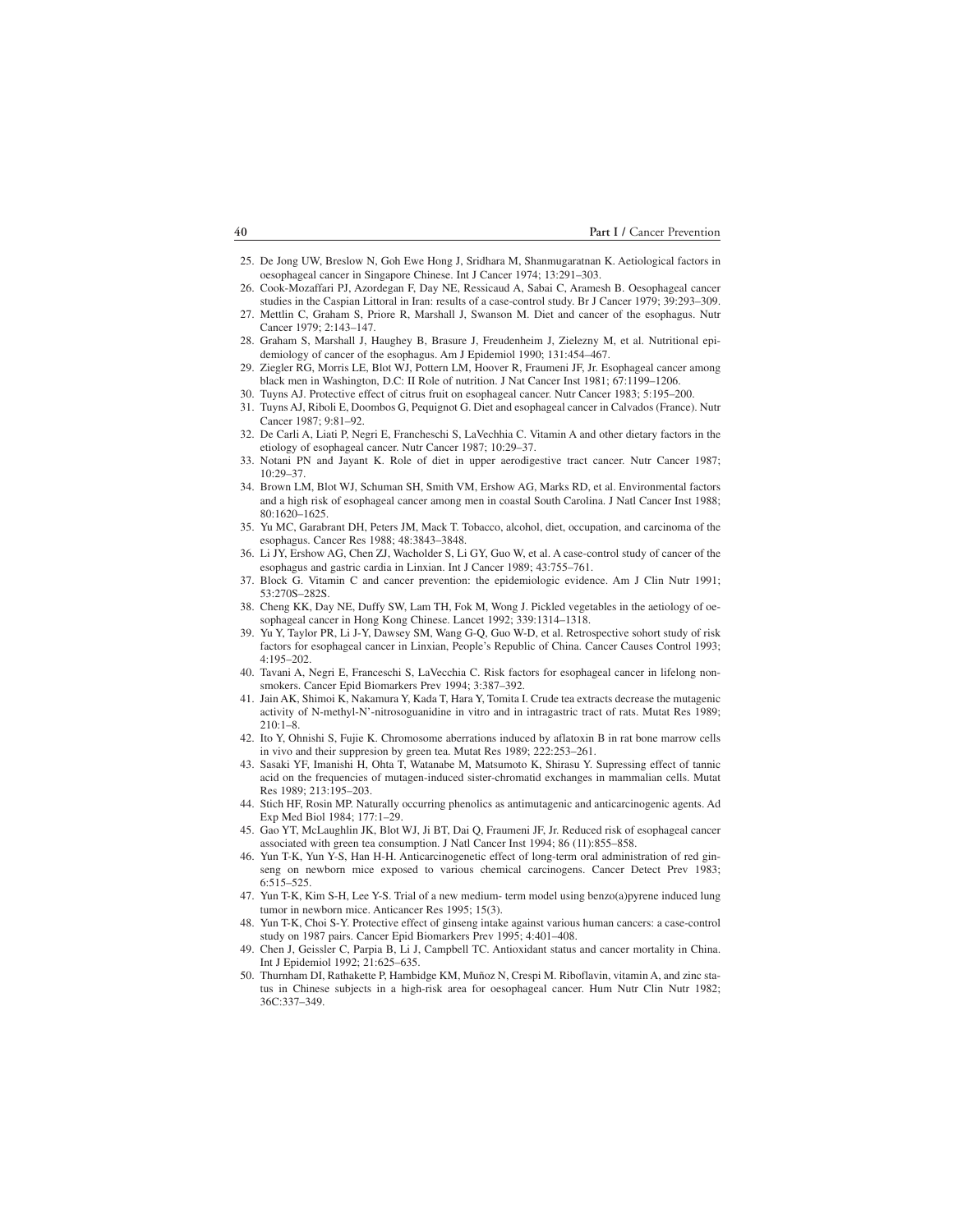- 051. Rogers MAM, Thomas DB, Davis S, Vaughan TL, Nevissi AE. A case-control study of element levels and cancer of the upper aerodigestive tract. Cancer Epid Biomarkers Prev 1993; 2:305–312.
- 052. Sporn M, Newton DL. Chemoprevention of cancer with reinoids. Fed Proc 1979; 38:2528–2534.
- 53. Muñoz N, Wahrendorf J, Fian-Bang L, Crespi M, Thurnham DI, Day NE, et al. No effect of riboflavine, retinol and zinc on prevalence of precancerous lesions of esophagus. Lancet 1985; 2:111–114.
- 054. Muñoz N, Hayashi M, Jian-Bang L, Wahrendorf J, Crespi M, Boxch FX. Effect of riboflavine, retinol and zinc on micronuclei of buccal mucosa and esophagus: a randomized double-blind intervention study in China. J Natl Cancer Inst 1987; 79:687–691.
- 055. Wahrendorf J, Muñoz N, Jiang-Bang L, Thurnham DI, Crespi M, Bosch FX. Blood, retinol and zinc riboflavine status in relation to precancerous lesions of the esophagus: findings from a vitamin intervention trial in the People's Republic of China. Cancer Res 1988; 48:2280–2283.
- 056. Li J-Y, Taylor PR, Li B, Dawsey S, Wang GQ, Ershaw AG, et al. Nutrition intervention trials in Linxian, China: multiple vitamin/mineral supplementation, cancer incidence, and disease specific mortality among adults with esophageal dysplasia. J Natl Cancer Inst 1993; 85:1492–1498.
- 057. Blot WJ, Li J-Y, Talor PR, Guo W, Daysey S, Wang G-Q, et al. Nutrition intervention trials in Linxian, China. Supplementation with specific vitamin/mineral combinations, cancer incidence and disease specific mortality in the general population. J Natl Cancer Inst 1993; 85:1483–1492.
- 058. Wang G-Q, Dawsey SM, Li J-Y, Taylor PR, Li B, Blot WJ, et al. Effects of vitamin/mineral supplementation on the prevalence of histological dysplasia and early cancer of the esophagus and stomach: results from the general population trial in Linxian, China. Cancer Epid Biomarkers Prev 1994; 3:161–166.
- 059. Dawsey SM, Wang G-Q, Taylor PR, Li J-Y, Blot WJ, Li B, et al. Effects of vitamin/mineral supplementation on the prevalence of histological dysplasia and early cancer of the esophagus and stomach: results from the dysplasia trial in Linxian, China. Cancer Epid Biomarkers Prev 1994; 3:167–172.
- 060. Rao M, Liu F-S, Dawsey SM, Yang K, Lipkin M, Li J-Y, et al. Effect of vitamin/mineral supplementation on the proliferation of esophagus squamous epithelium in Linxian, China. Cancer Epid Biomarkers Prev 1994; 3:277–279.
- 061. Barrett NR. Chronic peptic ulcer of the esophagus and "esophagitis." Br J Surg 1950; 38:178–182.
- 062. Garewal HS, Sampliner R. Barrett's esophagus: a model premalignant lesion for adenocarcinoma. Prev Med 1989; 18:749–756.
- 063. Sjogren RW, Johnson LF. Barrett's esophagus: a review. Am J Med 1983; 74:313–321.
- 064. Spechler SJ, Robbins AH, Rubins HB, Vincent ME, Heeren T, Doos WG, et al. Adenocarcinoma and Barrett's esophagus: an overrated risk? Gastroenterology 1984; 87:927–933.
- 065. Spechler SJ, Goyal RK. Barrett's esophagus. N Engl J Med 1986; 315:362–371.
- 066. Hameeteman W, Tytgat GN, Houthoff J, Van den Tweel JG. Barrett's esophagus: development of dysplasia and adenocarcinoma. Gastroenterology 1989; 96:1249–1256.
- 067. Eng C, Spechler SJ, Ruben R, Li FP. Familial Barrett's esophagus and adenocarcinoma of the gastroesophageal junction. Cancer Epid Biomarkers Prev 1993; 2:397–399.
- 068. Crabb DW, Berk MA, Hall TR, Conneally PM, Biegel AA, Lehman GA. Familial gastroesophageal reflux and development of Barrett's esophagus. Am Intern Med 1985; 103:52–54.
- 069. Joachem VJ, Fuerst PA, Fromkes JJ. Familial Barrett's esophagus associated with adenocarcinoma. Gastroenterology 1992; 102:1400–1402.
- 070. Wang HH, Hsieh C, Antonioli DA. Rising incidence rate of esophageal adenocarcinoma and use of pharmaceutical agents that relax the lower esophageal sphincter. Cancer Causes Contr 1994; 5:573–578.
- 071. Elder JB, Ganguli PC, Gillespie IE. Cimetidine and gastric cancer. Lancet 1979; 1:1005–1006.
- 072. Chow W-H, Finkle WD, McLaughlin JK, Frankl H, Ziel HK, Fraumeni J. The relation of esophageal reflux disease and its treatment. JAMA 1995; 274:474–477.
- 073. Vaughan TL, Farrow DC, Sweeney C, Gammon MD, Chow WH, Risch HA, et al. Risk of esophageal and gastric adenocarcinomas in relation to use of calcium channel blockers, asthma drugs and other medications that promote esophageal reflux. Cancer Epidemiol Biomarkers Prev 1998; 7:749–756.
- 074. Vaughan TL, Davis S, Kristal A, Thomas DB. Obesity, alcohol and tobacco as risk factors for cancers of the esophagus and gastric cardia: adenocarcinoma versus squamous cell carcinoma. Cancer Epid Biomarkers Prev 1995; 4:85–92.
- 075. Kabat GC, Ng SK, Wynder EL. Tobacco, alcohol intake and diet in relation to adenocarcinoma of the esophagus and gastric cardia. Cancer Causes Contr 1993; 4:123–132.
- 076. Brown LM, Silverman DT, Pottern LM, Schoenberg JB, Greenberg RS, Swanson GM, et al.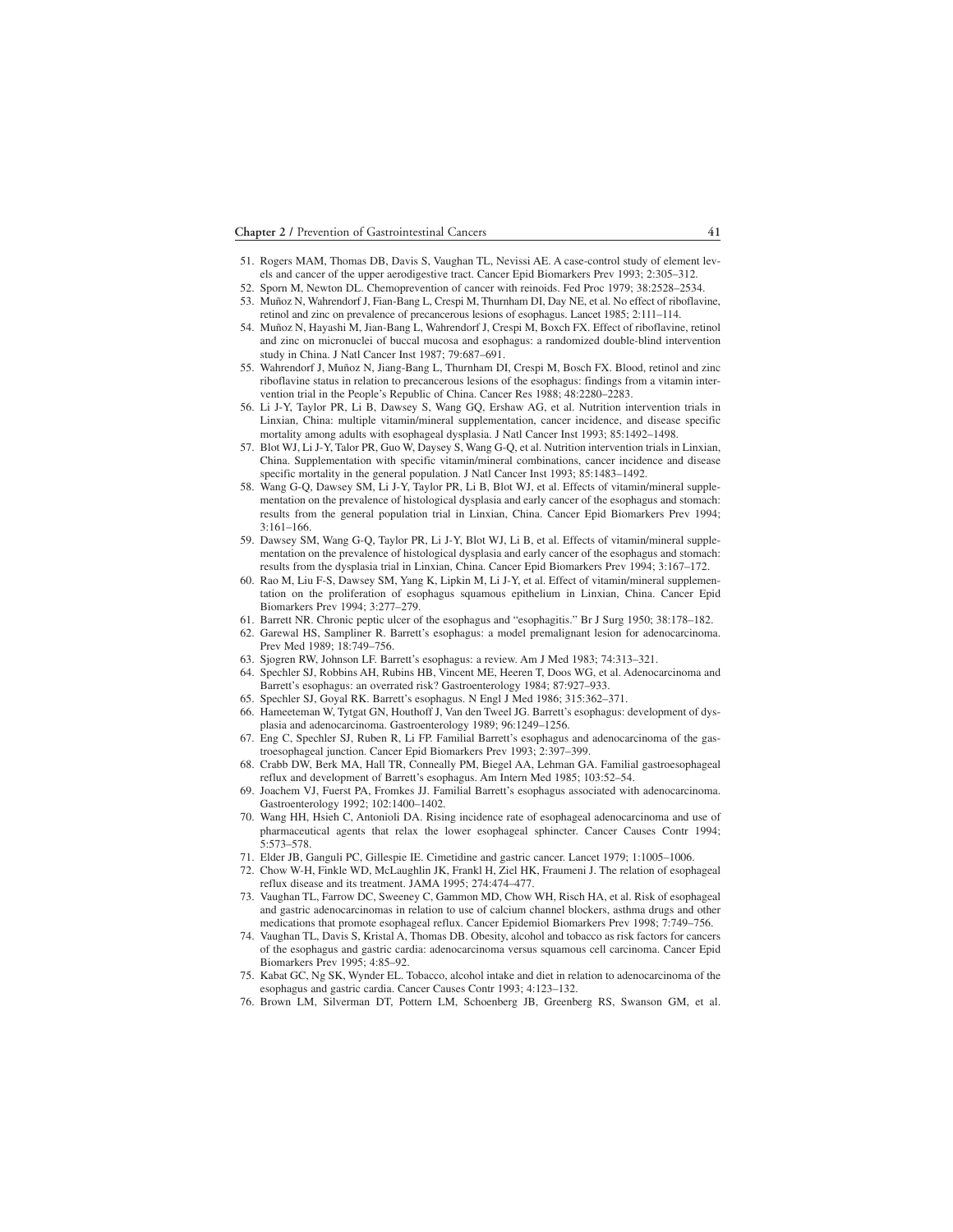Adenocarcinoma of the esophagus and esophagogastric junction in white men in the United States:alcohol, tobacco and socioeconomic factors. Cancer Causes Control 1994; 5:333–340.

- 077. Gammon MD, Schoenberg JB, Ahsan H, Risch HA, Vaughan TL, Chow WH, et al. Tobacco, alcohol, and socioeconomic status and adenocarcinomas of the esophagus and gastric cardia. J Natl Cancer Inst 1997; 89:1277–1284.
- 078. Chow W-H, Blot WJ, Vaughan TL, Risch HA, Gammon MD, Stanford JL, et al. Body mass Index and risk of adenocarcinoma of the esophagus and gastric cardia. J Natl Cancer Inst 1998; 90:150–155.
- 079. Haenszel W. Variation in incidence and mortality from stomach cancer with particular reference to the United States. J Natl Cancer Inst 1958; 21:231–262.
- 080. Levin DL, Devesa SS, Godwin JD, Silverman DT. Cancer Rates and Risks, 2nd edition, USDHEW, 1974.
- 081. Devesa SS, Silverman DT. Cancer incidence and mortality trends in the United States: 1935–194. J Natl Cancer Inst 1978; 60:545–571.
- 082. Howson CP, Hiyama T, Wynder EL. The decline in gastric cancer: epidemiology of an unplanned triumph. Epidemiol Rev 1986; 8:1–27.
- 083. Nomura A. Stomach. In Schottenfeld D, Fraumeni JF, eds. Cancer Epidemiology and Prevention. WB Saunders, Philadelphia, PA, 1982, pp. 624–637.
- 084. Järvi O, Laurén P. On the role of heterotopias of intestinal epithelium in pathogenesis of gastric cancer. Acta Path et Microbiol Scand 1951; 29:26–44.
- 085. Laurén P. The two histological main types of gastric carcinoma: diffuse and so-called intestinal-type carcinoma. An attempt at a histoclinical classification. Acta Pathol Microbiol Scand 1965; 64:31–49.
- 086. Muñoz N, Correa P, Cuello C, Duque E. Histologic types of gastric cancer in high- and low-risk areas. Int J Cancer 1968; 3:809–818.
- 087. Pel PK. Ziekten van de Maag (Diseases of the Stomach). De Erven F Bohn, Amsterdam, 1899.
- 088. Marshall BJ. Unidentified curved bacilli on gastric epithelium in active chronic gastritis. Lancet 1983; 1:1273–1275.
- 089. Warren JR. Unidentified curved bacilli on gastric epithelium in active chronic gastritis. Lancet 1983; 1:1273.
- 090. IARC Monographs in the Evaluation of Carcinogenic Risks to Humans. Schistosomes, Liver Flukes and *Helicobacter pylori.* vol 61, World Health Organization, Lyons, France, 1994.
- 091. Mégraud F. Epidemiology of *Helicobacter pylori* infection. Gastroenterol Clin North Am 1993; 22:73–88.
- 092. Parsonnet J. The epidemiology of *C. pylori.* In: Blaser MJ, ed. *Campylobacter pylori* in Gastritis and Peptic Ulcer Disease. Igaku-Shoin, New York, 1989, pp. 51–60.
- 093. The EuroGast Study Group. An international association between *Helicobacter pylori* infection and gastric cancer. Lancet 1993; 341:1359–1362.
- 094. The EuroGast Study Group. Epidemiology of, and risk factors for, *Helicobacter pylori* infection among 3194 asymptomatic subjects in 17 populations.
- 095. Sitas F, Forman D, Yarnell JWG, Burr ML, Elwood PC, Pedley S, et al. *Helicobacter pylori* infection rates in relation to age and social class in a population of Welsh men. Gut 1991; 32:25–28.
- 096. Forman D, Newell DG, Fullerton F, Yarnell JWG, Stacey AR, Wald N, et al. Association between infection with *Helicobacter pylori* and risk of gastric cancer: evidence from a prospective investigation. Br Med J 1991; 302:1302–1305.
- 097. Parsonnet J, Friedman GD, Vandersteen DP, Chang Y, Vogelman JH. Orentreich N, et al. *Helicobacter pylori* infection and the risk of gastric carcinoma. N Engl J Med 1991; 325:1127–1131.
- 098. Nomura A, Stemmermann GN, Chyou P-H, Kato I, Pérez-Pérez GI, Blaser MJ. *Helicobacter pylori* infection and gastric carcinoma among Japanese-Americans in Hawaii. N Engl J Med 1991; 325:1132–1136.
- 099. Sobala GM, Schorah CJ, Sanderson M, Dixon MF, Tompkins DS, Godwin P, Axon ATR. Ascorbic acid in the human stomach. Gastroenterology 1989; 97:357–363.
- 100. Rathbone BJ, Johnson AW, Wyatt JI, Kelleher J, Heatley RV, Losowsky MS. Ascorbic acid: a factor concentrated in human gastric juice. Clin Sci 1989; 76:237–241.
- 101. Sobala GM, Pignatelli B, Schorah CJ, Bartsch H, Sanderson M. Levels of nitrite, nitrate, N-nitroso compounds, ascorbic acid and total bile acids in gastric juice of patients with and without precancerous conditions of the stomach. Carcinogenesis 1991; 12:193–198.
- 102. Ruiz B, Rood JC, Fontham ETH, Malcom GT, Hunter FM, Sobhan M, et al. Vitamin C concentration in gastric juice before and after anti-*Helicobacter pylori* treatment. Am J Gastroenterol 1994; 89:533–539.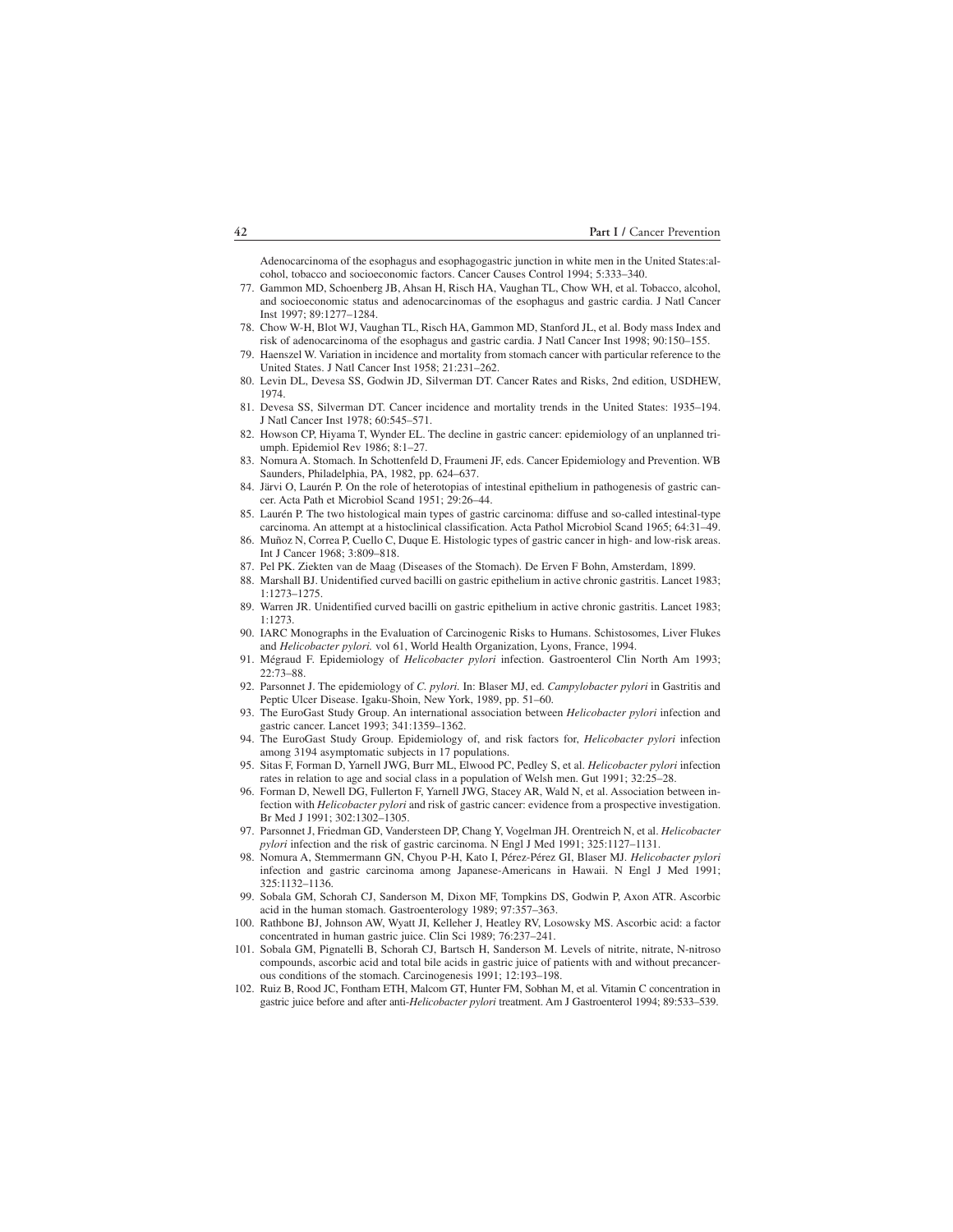- 103. Wyatt JJ, Rathbone BS. Immune response of the gastric mucosa to *Campylobacter pylori.* Scand J Gastroenterol (Suppl 42) 1988; 23:44–49.
- 104. Routledge MN, Wink DA, Keefer LK, Dipple A. Mutations induced by saturated acqesus nitric oxide in the pSPI 89 sup F gene in human Ad 293 and E. coli MBM 7070 cells. Carcinogenesis 1993; 14:1251–1254.
- 105. Rodi R, Beckman JS, Bush KM, Freeman BA. Peroxynitrite oxidation of sulfhydryl. The cytotoxic potential of superoxide and nitric oxide. J Biol Chem 1991; 266:4244–4250.
- 106. Blasér MJ, Perez-Perez GI, Kleanthous H, Cover TL, Peek RM, Chyou PH, Miki K. Infection with *Helicobacter pylori* strains possessing *cagA* is associated with an increased risk of developing adenocarcinoma of the stomach. Cancer Res 1995; 55:2111–2115.
- 107. Kuipers EJ, Perez-Perez GI, Meuwissen SGM, Blasér MJ. *Helicobacter pylori* and atrophic gastritis: importance of *cagA* status. J Natl Cancer Inst 1995; 87:1777–1780.
- 108. Parsonnet J, Friedman GD, Orentreich N, Vogelman JH. Risk for gastric cancer in people with cagA positive or cagA negative *Helicobacter pylori* infection. Gut 1997; 40:297–301.
- 109. Hirayama T. Epidemiology of stomach cancer. GANN Monogr Cancer Res 1971; 11:3–19.
- 110. Wynder EL, Kmet J, Dungal N, Segi M. An epidemiologic investigation of gastric cancer. Cancer 1963; 16:1461–1496.
- 111. Graham S, Schotz W, Martino P. Alimentary factors in the epidemiology of gastric cancer. Cancer 1972; 30:927–938.
- 112. Acheson ED, Doll R. Dietary factors in carcinoma of the stomach: A study of 100 cases and 200 controls. Gut 1964; 5:126–131.
- 113. Correa P, Fontham E, Pickle LW, Chen V, Lin Y, Haenszel W. Dietary determinants of gatric cancer in south Louisiana inhabitants. J Natl Cancer Inst 1985; 75:645–654.
- 114. Wu-Williams AH, Yu MC, Mack TM. Lifestyle, workplace and stomach cancer by subsite in young men iof Los Angeles county. Cancer Res 1990; 50:2569–2576.
- 115. Boeing H, Frentzel-Beyme R, Berger M, Berndt V, Göres W, Körner M, et al. A case-control study on stomach cancer in Germany. Int J Cancer 1991; 47:858–864.
- 116. Hoey J, Montvernay C, Lambert R. Wine and tobacco risk factors for stomach cancer in France. Am J Epidemiol 1981; 113:668–674.
- 117. Nomura A, Grove JS, Stemmermann GN, Severson RK. A prospective study of stomach cancer and its relation to diet, cigarettes and alcohol consumption. Cancer Res 1990; 50:627–631.
- 118. Kneller RW, McLaughlin JK, Bjelke E, Schuman LM, Blot WJ, Wacholder S, et al. A cohort study of stomach cancer in a high risk population. Cancer 1991; 68:672–678.
- 119. Kahn HA. The Dorn study of smoking and mortality among U.S. Veterans: Report of 8 1/2 years of observation. Natl Cancer Inst Mongr 1966; 19:1–126.
- 120. Kinosita R. Studies on factors affecting chemical carcinogenesis of mouse stomach. Gann Monogr 1969; 8:263–268.
- 121. Tatematsu M, Takahashi M, Fukushima S, Hananouchi M, Shirai T. Effects in rats of sodium chloride on experimental gastric cancer induced by N-methyl-N-nitro-N-nitrosoguanidine or 4-nitroquinoline-1-oxide. J Natl Cancer Inst 1975; 55:101–106.
- 122. Takahashi M, Kokubo T, Furukawa F. Effects of sodium chloride, saccharin, phenobarbitol and aspirin on gastric carcinogenesis in rats after irritation with N-methyl-N-nitrosoguanidine. Gann 1984; 75:494–501.
- 123. Kodama M, Kodama T, Suzuki H. Effect of rice and salty rice diets on the structure of mouse stomach. Nutr Cancer 1984; 6:135–147.
- 124. Mirvish SS. The etiology of gastric cancer: intragastric nitrosamine formation and other theories. J Natl Cancer Inst 1983; 71:631–647.
- 125. Sato T, Fukuyama T, Suzuki T. Studies of the causation of gasric cancer. The relation between gastric cancer mortality rate and salted food intake in several places in Japan. Bull Inst Publ Health (Japan) 1959; 8:187–198.
- 126. Lu J-B, Qin Y-M. Correlation between high salt intake and mortality rates for esophageal and gastric cancers in Henan province, China. Int J Epidemiol 1987; 16:171–176.
- 127. Buiatti E, Palli D, DeCarli A, Amadori D, Avellini C, Bianchi S, et al. Italian multicenter case-control study on gastric cancer and diet. 1. Frequencies of food consumption. Int J Cancer 1989; 44:611–616.
- 128. Tajima K, Tominaga S. Dietary habits and gastro-intestinal cancers: a comparative case-control study of stomach and large intestinal cancers in Nagoya, Japan. Jpn J Cancer Rest (Gann) 1985; 76:705–716.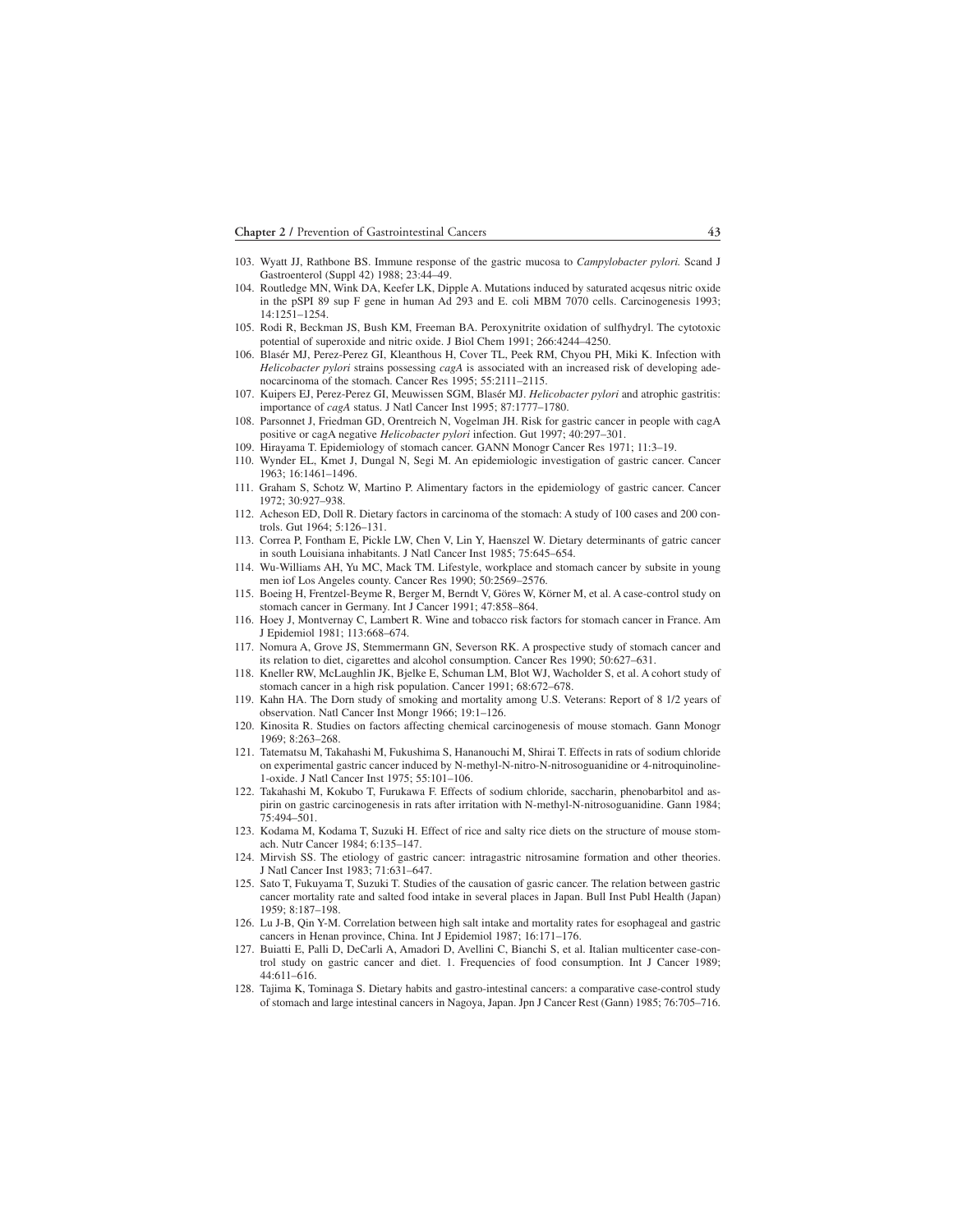- 129. Lee J-K, Park B-Y, Yoo K-Y, Ahn Y-O. Dietary factors and stomach cancer: a case-control study in Korea. Int J Epidemiol 1995; 24:33–41.
- 130. Ward MH, Lopez-Carillo L. Dietary factors and the risk of gastric cancer In Mexico City. Am J Epidemiol 1999; 149:925–932.
- 131. Tuyns AJ. Salt and gatrointestinal cancer. Nutr Cancer 1988; 11:229–232.
- 132. Correa P, Fontham E, Pickle LW, Chen V, Lin Y, Haenszel W. Dietary determinants of gastric cancer in South Louisiana inhabitants. J Natl Cancer Inst 1985; 75:645–654.
- 133. La Vecchia C, Negri E, DeCarli A, D'Avanzo B, Franceschi S. A case-control study of diet and gastric cancer in northern Italy. Int J Cancer 1987; 40:484–489.
- 134. Friedman GD, Parsonnet J. Salt intake and stomach cancer: some contrary evidence. Cancer Epid Biomarkers Prev 1992; 1:607–608.
- 135. Bogovski P, Bogovski S. Animal species in which N-nitroso compounds induce cancer. Int J Cancer 1981; 27:471–474.
- 136. Correa P, Haenszel W, Cuello C, Tannenbaum S, Archer M. A model for gatric cancer epidemiology. Lancet 1975; 11:58–60.
- 137. Ohshima H, Bartsch H. Quantitative estimation of endogenous nitrosation in humans by monitoring N-nitroproline excreted in the urine. Cancer Res 1981; 41:3658–3662.
- 138. Mirvish SS, Gandjean AC, Moller H, Fiki S, Mayard T, Jones L, et al. N-nitrosoproline excretion by rural Nebraskans drinking water of varied nitrate content. Cancer Epid Biomarkers Prev 1992; 1:455–461.
- 139. Moller H, Landt J, Pederson E, Jenson P, Autrup H, Jenson OM. Endogenous nitrosation in relation to nitrate exposure from drinking water and diet in a Danish rural population. Cancer Res 1989; 49:3117–3121.
- 140. Sierra R, Chinnock A, Ohshima H, Pignatelli B, Malaveille C, Gamboa C, et al. *In vivo* nitrosoproline formation and other risk factors in Costa Rican children from high- and low-risk areas for gastric cancer. Cancer Epid Biomarkers Prev 1993; 2:563–568.
- 141. Risch HA, Jain M, Choi N, Fodor JG, Pfeiffer CJ, Howe GR, et al. Dietary factors and the incidence of cancer of the stomach. Am J Epidemiol 1985; 122:947–959.
- 142. Chyou PH, Nomura AMY, Hankin J, Stemmermann GN. A case-control study of diet and stomach cancer. Cancer Res 1990; 50:7501–7504.
- 143. Buiatti E, Palli D, DeCarli A, Amadori D, Avellini C, Bianchi S, et al. A case-control study of gastric cancer and diet in Italy II. Association with nutrients. Int J Cancer 1990; 45:896–901.
- 144. Buiatti E, Palli D, Bianchi S, DeCarli A, Amadori D, Avellini C, et al. A case-control study of gastric cancer and diet in Italy III. Risk patterns by histologic type. Int J Cancer 1991; 48:369–374.
- 145. Hansson L-E, Nyren O, Bergström R, Wolk A, Lindgren A, Baron J, et al. Nutrients and gatric cancer risk. A population-based case-control study in Sweden. Int J Cancer 1994; 57:638–644.
- 146. Gonzales CA, Riboli E, Badosa J, Batiste E, Cardona T, Pita S, et al. Nutritional factors and gastric cancer in Spain. Am J Epidemiol 1994; 139:466–473.
- 147. Meinsma I. Nutrition and cancer. Voeding 1964; 25:357–365. (Cited in Bjelke, 1974)
- 148. Higginson J. Etiological gasctors in gastrointestinal cancer in man. J Natl Cancer Inst 1966; 37:527–545.
- 149. Haenszel W, Kurihara M, Segi M, Lee RK. Stomach cancer among Japanese in Hawaii. J Natl Cancer Inst 1972; 49:969–988.
- 150. Bjelke E. Epidemiologic studies of cancer of the stomach, colon and rectum. Scand J Gatroenterol 1974; 9:Suppl 31.
- 151. Haenszel W, Kurihara M, Locke FB, Shimuzu K, Segi M. Stomach cancer in Japan. J Natl Cancer Inst 1976; 56:265–274.
- 152. Trichopoulos D, Ouranos G, Day NE, Tzonou A, Manousos O, Papadimitriou CH, Trichopoulo A. Diet and cancer of the stomach: a case-control study in Greece. Int J Cancer 1985; 36:291–297.
- 153. Jedrychowski W, Wahrendorf J, Popiela T, Rachtan J. A case-control study of dietary factors and stomach cancer risk in Poland. Int J Cancer 1986; 37:837–842.
- 154. La Vecchia C, Negri E, DeCarli A, D'Avanzo B, Franceschi S. A case-control study of diet and gastric cancer in norther Italy. Int J Cancer 1987; 40:484–489.
- 155. You WC, Blot WJ, Chang YS, Ershow AG, Yang ZT, An Q, et al. Diet and high risk of stomach cancer in Shandong, China. Cancer Res 1988; 48:3518–3523.
- 156. Buiatti E, Palli D, DeCarli A, Amadori D, Avellini C, Biserni R, et al. A case-control study of gastric cancer and diet in Italy. Int J Cancer 1989; 44:611–616.